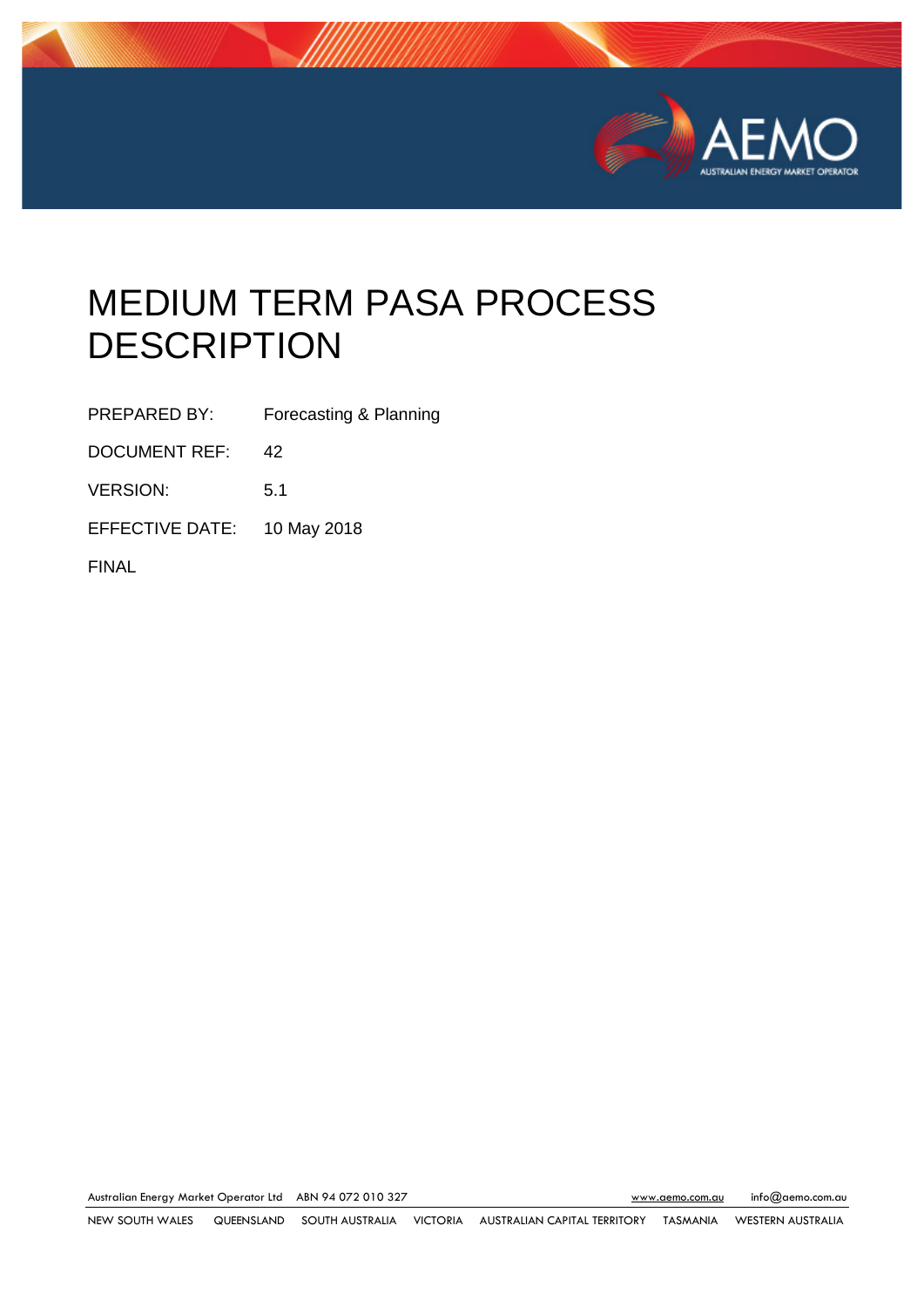

# Disclaimer

# **Purpose**

This report has been prepared by the Australian Energy Market Operator Limited (**AEMO**) for the sole purpose of meeting obligations in accordance with clause 3.7.2(g) of the National Electricity Rules.

## **No reliance or warranty**

This report contains data provided by third parties and might contain conclusions or forecasts and the like that rely on that data. This data might not be free from errors or omissions. While AEMO has used due care and skill, AEMO does not warrant or represent that the data, conclusions, forecasts or other information in this report are accurate, reliable, complete or current or that they are suitable for particular purposes. You should verify and check the accuracy, completeness, reliability and suitability of this report for any use to which you intend to put it, and seek independent expert advice before using it, or any information contained in it.

## **Limitation of liability**

To the extent permitted by law, AEMO and its advisers, consultants and other contributors to this report (or their respective associated companies, businesses, partners, directors, officers or employees) shall not be liable for any errors, omissions, defects or misrepresentations in the information contained in this report, or for any loss or damage suffered by persons who use or rely on such information (including by reason of negligence, negligent misstatement or otherwise). If any law prohibits the exclusion of such liability, AEMO's liability is limited, at AEMO's option, to the re-supply of the information, provided that this limitation is permitted by law and is fair and reasonable.

©2006 Australian Energy Market Operator Ltd. All rights reserved

# **Glossary**

| <b>ABBREVIATION</b> | ABBREVIATION EXPLANATION                                                                                                                                 |  |  |
|---------------------|----------------------------------------------------------------------------------------------------------------------------------------------------------|--|--|
| AEMO                | Australian Energy Market Operator                                                                                                                        |  |  |
| <b>ASEFS</b>        | Australian Solar Energy Forecasting System                                                                                                               |  |  |
| <b>AWEFS</b>        | Australian Wind Energy Forecasting System                                                                                                                |  |  |
| <b>ESOO</b>         | <b>Electricity Statement of Opportunities</b>                                                                                                            |  |  |
| LP                  | Linear Program                                                                                                                                           |  |  |
| <b>LRC</b>          | Low Reserve Condition                                                                                                                                    |  |  |
| <b>MMS</b>          | <b>Electricity Market Management System</b>                                                                                                              |  |  |
| <b>NEM</b>          | <b>National Electricity Market</b>                                                                                                                       |  |  |
| <b>NEFR</b>         | <b>National Electricity Forecasting Report</b>                                                                                                           |  |  |
| <b>Rules</b>        | National Electricity Rules (the Rules)                                                                                                                   |  |  |
| <b>PASA</b>         | Projected Assessment of System Adequacy                                                                                                                  |  |  |
|                     | ST PASA: Short term projected assessment of system adequacy<br>$\bullet$<br>MT PASA: Medium term projected assessment of system<br>$\bullet$<br>adequacy |  |  |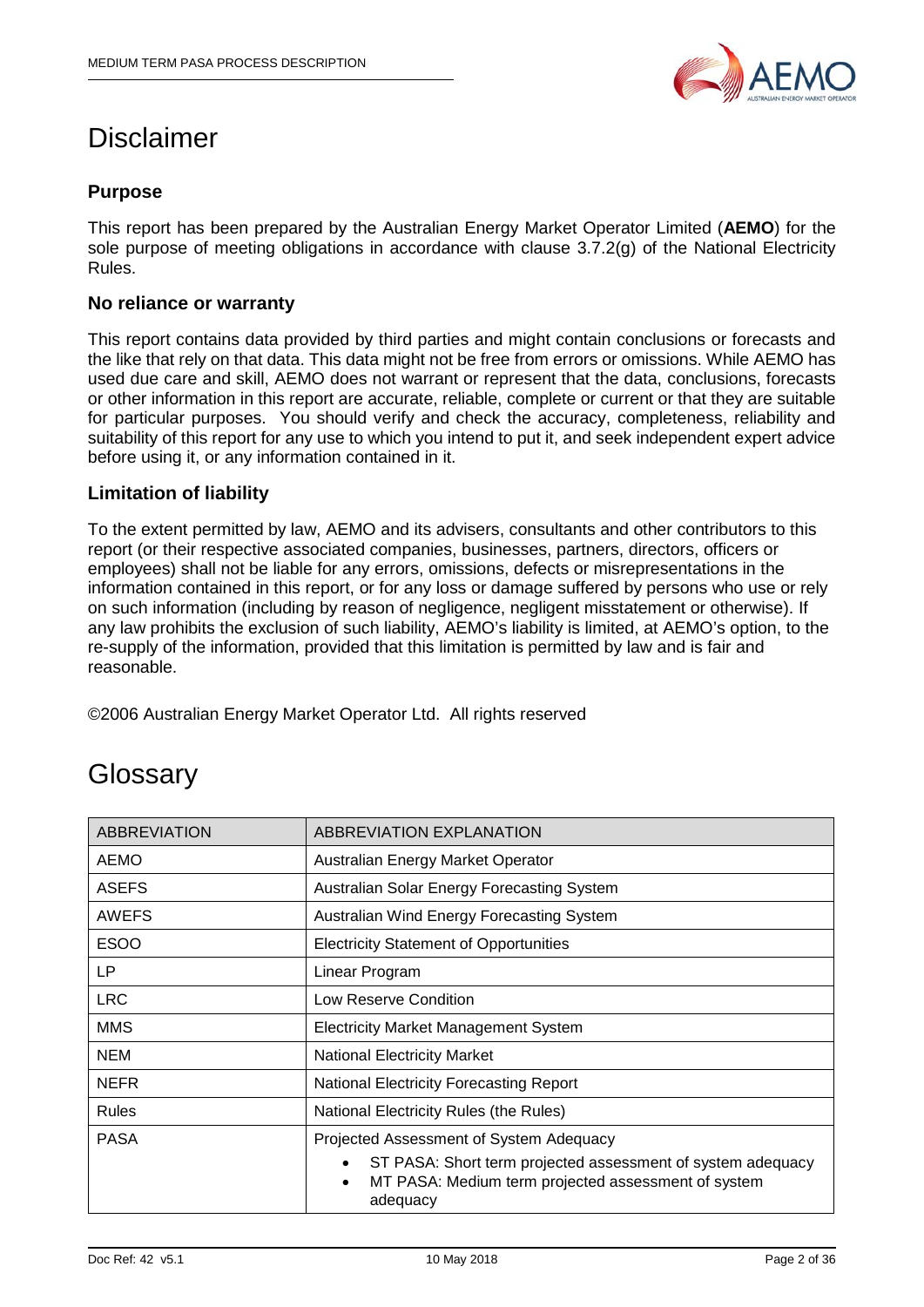

| <b>POE</b>  | Probability of Exceedance                      |  |
|-------------|------------------------------------------------|--|
| <b>RHS</b>  | Right Hand Side of a constraint equation       |  |
| Timetable   | <b>Spot Market Operations Timetable</b>        |  |
| <b>UIGF</b> | Unconstrained Intermittent Generation Forecast |  |
| <b>USE</b>  | <b>Unserved Energy</b>                         |  |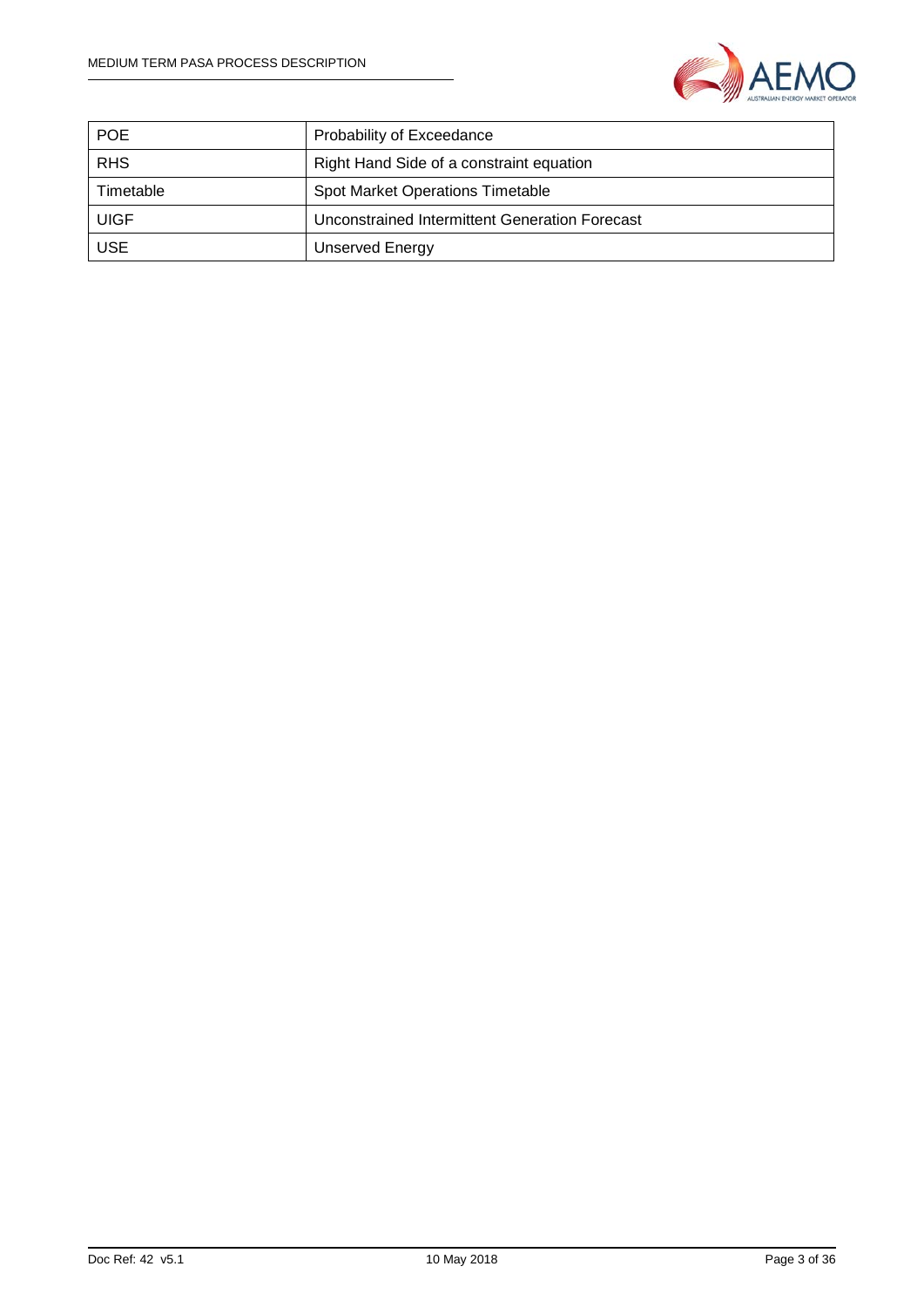

# Contents

| 1              |  |  |  |
|----------------|--|--|--|
| 2              |  |  |  |
| 3              |  |  |  |
| 3.1            |  |  |  |
| 3.1.1<br>3.1.2 |  |  |  |
| 3.2            |  |  |  |
| 3.2.1<br>3.2.2 |  |  |  |
| 3.2.3          |  |  |  |
| 4              |  |  |  |
| 4.1            |  |  |  |
| 4.2            |  |  |  |
| 4.3            |  |  |  |
| 4.4            |  |  |  |
| 4.5            |  |  |  |
| 5              |  |  |  |
|                |  |  |  |
|                |  |  |  |
|                |  |  |  |
|                |  |  |  |
|                |  |  |  |
|                |  |  |  |
|                |  |  |  |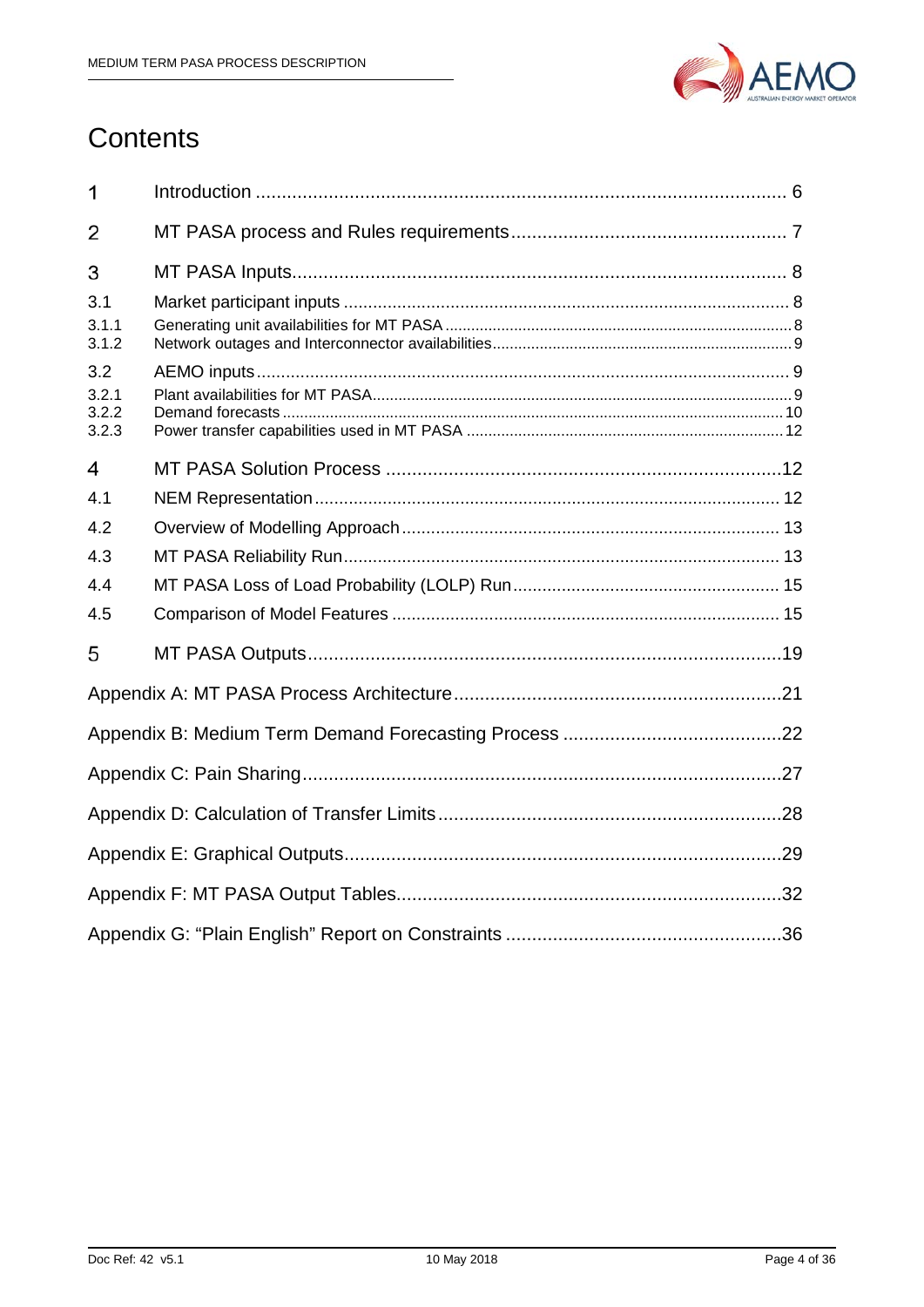

# Version Release History

| <b>VERSION</b> | <b>DATE</b> | <b>BY</b>                    | <b>CHANGES</b>                                                                                                                                                                                              |  |
|----------------|-------------|------------------------------|-------------------------------------------------------------------------------------------------------------------------------------------------------------------------------------------------------------|--|
| 1.0            | 27/04/2006  | <b>SOPP</b>                  | Initial version                                                                                                                                                                                             |  |
| 2.0            | 22/03/2013  | <b>Systems</b><br>Capability | Review document to reflect current processes                                                                                                                                                                |  |
| 3.0            | 30/05/2013  | Systems<br>Capability        | Updated Sections 4, 5 and Appendix E to include new run<br>type RELIABILITY_MSR_MUR, reporting of<br>MaxUsefulResponse (MUR) and four new run types<br>associated with interconnector capability reporting. |  |
| 4.0            | 25/11/2016  | Forecasting &<br>Planning    | Review document to reflect current processes                                                                                                                                                                |  |
| 4.1            | 08/06/2017  | Supply<br>Planning           | Amended document to reflect new MT PASA solution using<br>probabilistic modelling to take effect from November 2017.                                                                                        |  |
| 5.0            | 15/08/2017  | Supply<br>Planning           | Amended document to reflect new LOLP methodology,<br>include further details on Reliability Run modelling of energy<br>limits, and updated visualisations.                                                  |  |
| 5.1            | 07/05/2017  | Forecasting                  | Minor amendments to reflect slight changes to methodology<br>made during redevelopment.                                                                                                                     |  |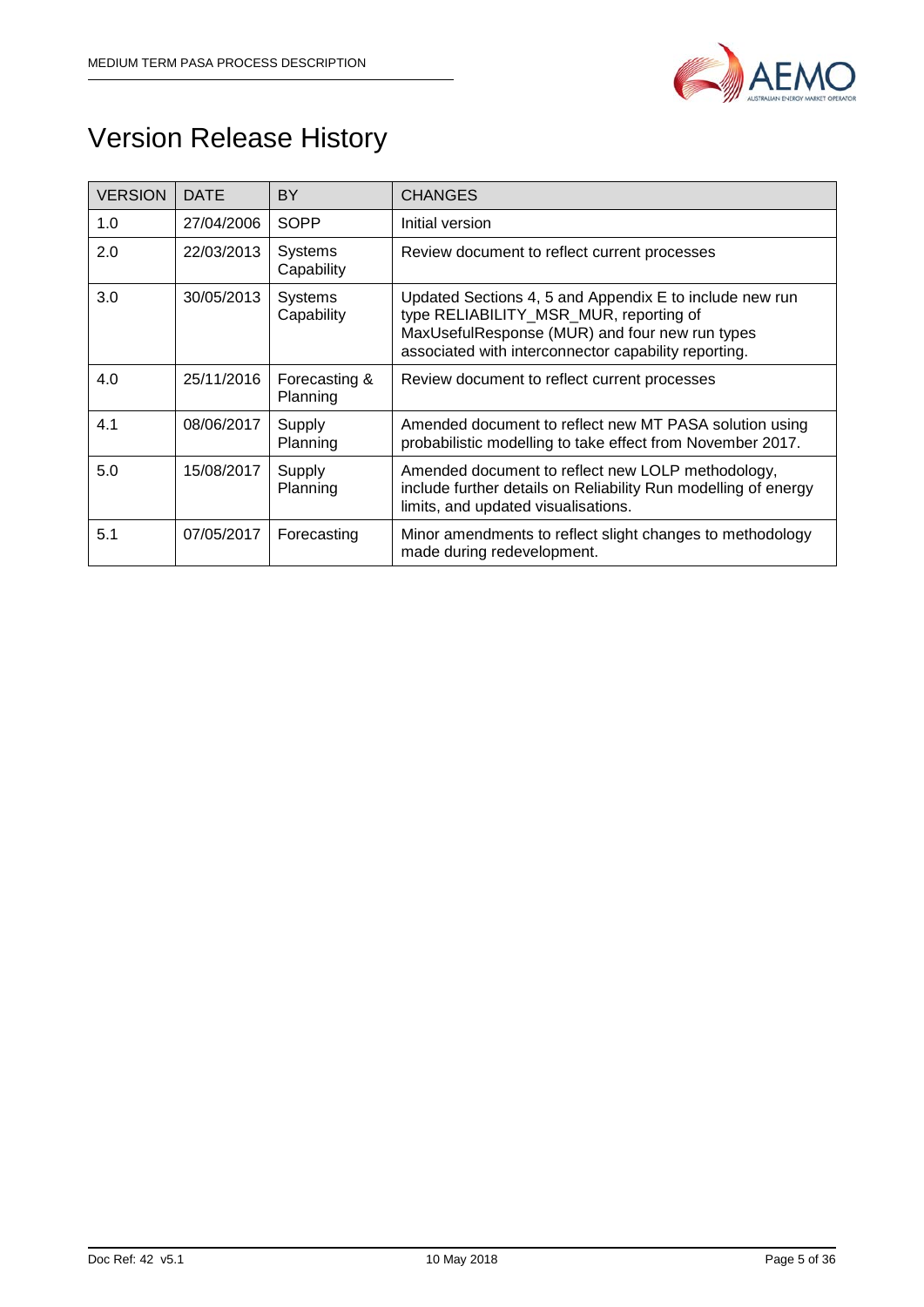

#### <span id="page-5-0"></span>**Introduction** 1

The National Electricity Rules (the *Rules*) clause 3.7.1 requires the Australian Energy Market Operator (AEMO) to administer the *projected assessment of system adequacy* (*PASA*) processes.

The *PASA* is the principal method for indicating to the National Electricity Market (NEM) the forecast adequacy of power system security and supply reliability over the next two years. The *Rules* require AEMO to administer the *PASA* over two timeframes:

- 1. *Medium Term PASA* (MT PASA): this assessment covers the 24-month period starting from the first Sunday after publication. It is updated and published weekly to a daily resolution.
- 2. *Short Term PASA* (*ST* PASA): this assessment covers the six *trading days* starting from the end of the *trading day* covered by the most recently *published pre-dispatch schedule*. It is updated and published every two hours to a *trading interval* resolution.

MT PASA assesses *power system security* and *reliability* under a minimum of 10% Probability of Exceedance (POE) and 50% POE demand conditions based on generator availabilities submitted by *market participants*, with due consideration to planned transmission and relevant distribution outages and limits<sup>[1](#page-5-1)</sup>. The *reliability standard* is a measure of the effectiveness, or sufficiency, of installed capacity to meet demand. It is defined in clause 3.9.3C of the Rules as the maximum expected *unserved energy* (USE) in a *region* of 0.002% of the total *energy* demanded in that region for a given *financial year*. USE is measured in gigawatt hours (GWh).

The MT PASA process includes (but is not limited to):

- Information collection from Scheduled Generators, Market Customers, Transmission Network Service Providers and Market Network Service Providers about their intentions (as appropriate) for:
	- o Generation, transmission and market network service maintenance scheduling.
	- o Intended plant availabilities.
	- o Energy Constraints.
	- $\circ$  Other plant conditions which could materially impact upon power system security and the reliability of supply.
	- o Significant changes to load forecasts.
- Analysis of medium-term power system security and reliability of supply.
- Forecasts of supply and demand.
- Provision of information that allows participants to make decisions about supply, demand and outages of transmission networks for the upcoming two-year period.
- Publication of sufficient information to allow the market to operate effectively with a minimal amount of intervention by AEMO.

The MT PASA process is administered according to the timeline set out in the Spot Market Operations Timetable[2](#page-5-2) (*timetable*) in accordance with the *Rules*.

This document fulfils AEMO's obligation under clause 3.7.2(g) of the *Rules* to document the procedure used in administering the MT PASA.

<span id="page-5-1"></span> <sup>1</sup> Constraints will be invoked on embedded generators connected to the DNSP network when there is an impact on TNSP equipment. When there is no impact on the TNSP network, constraints will not be applied. DNSPs should coordinate with generators and the generators should reflect the MW availability accordingly. For further information see

https://www.aemo.com.au/-/media/Files/Electricity/NEM/Security\_and\_Reliability/Power\_System\_Ops/Procedures/SO\_OP\_3718--- Outage-Assessment.pdf

<span id="page-5-2"></span><sup>2</sup> http://www.aemo.com.au/-/media/Files/Electricity/NEM/Security\_and\_Reliability/Dispatch/Spot-Market-Operations-Timetable.pdf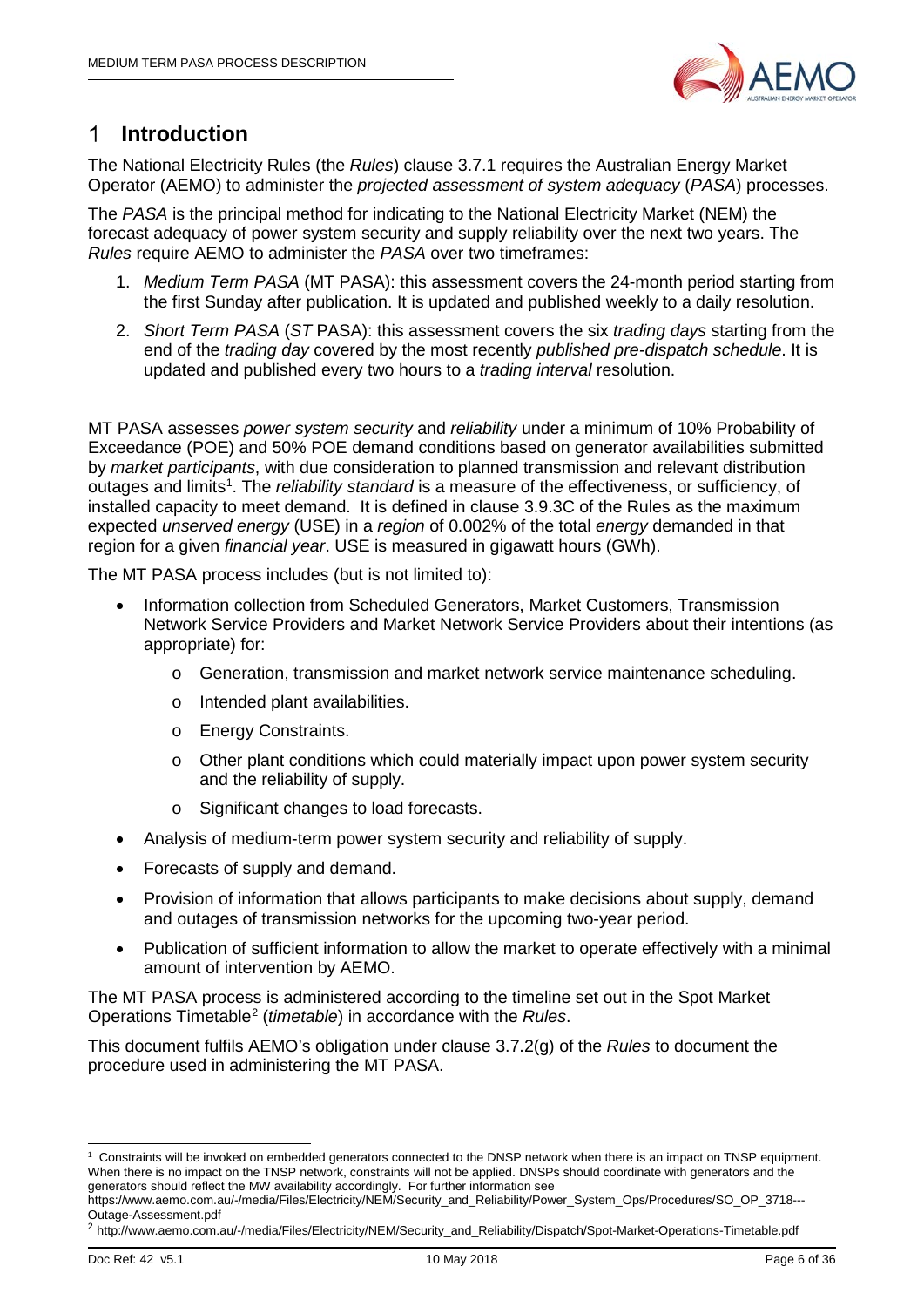

#### <span id="page-6-0"></span>**MT PASA process and Rules requirements**  2

The PASA is a comprehensive program for collecting and analysing information to assess mediumand short-term power system security and reliability of supply prospects. This is so that *Registered Participants* are properly informed to enable them to make decisions about *supply*, demand and *outages* of *transmission networks* for periods up to two years in advance. MT PASA assesses the adequacy of expected electricity supply to meet demand across the two-year horizon through regularly identifying and quantifying any projected failure to meet the *reliability standard.*

MT PASA incorporates two separate functions:

- 1. A high frequency three-hourly information service that gives a regional breakdown of the supply situation over the two-year horizon, taking into account participant submissions on availability.
- 2. A weekly assessment of system reliability, including provision of information on demand, supply and network conditions.

AEMO must review and *publish* the MT PASA outputs in accordance with the frequency specified in clause 3.7.2(a), covering the 24-month period starting from the Sunday after *day* of publication with a daily resolution. Additional updated versions of MT PASA may be published by AEMO in the event of *changes* which, in the judgement of AEMO, are materially significant and should be communicated to *Registered Participants*.

Each party's responsibilities in preparing MT PASA (summarised in Table 1 below) are also defined in this clause.

| <b>Responsible Party</b>                        | Action                                                                                                                                                                                                                                                  | <b>Rules Requirement</b> |
|-------------------------------------------------|---------------------------------------------------------------------------------------------------------------------------------------------------------------------------------------------------------------------------------------------------------|--------------------------|
| <b>AEMO</b>                                     | Prepare following MT PASA inputs:<br>Regional demand forecasts - 10% POE<br>and most probable daily peak load (50%<br>POE)<br>Network constraints forecasts<br>Unconstrained intermittent generation<br>forecasts for semi-scheduled generating<br>unit | 3.7.2(c)                 |
| Scheduled<br>Generator or Market<br>Participant | Submit to AEMO the following MT PASA inputs:<br>PASA availability of each scheduled<br>generating unit, scheduled load or<br>scheduled network service<br>Weekly energy constraints applying to<br>each scheduled generating unit or<br>scheduled load  | 3.7.2(d)                 |
| <b>Network Service</b><br>Providers             | Provide AEMO the following information:<br>Outline of planned network outages<br>Any other information on planned network<br>outages that is reasonably requested by<br><b>AEMO</b>                                                                     | 3.7.2(e)                 |
| <b>AEMO</b>                                     | Prepare and <i>publish</i> the MT PASA <i>outputs</i>                                                                                                                                                                                                   | 3.7.2(f)                 |

*Table 1: Rules requirements*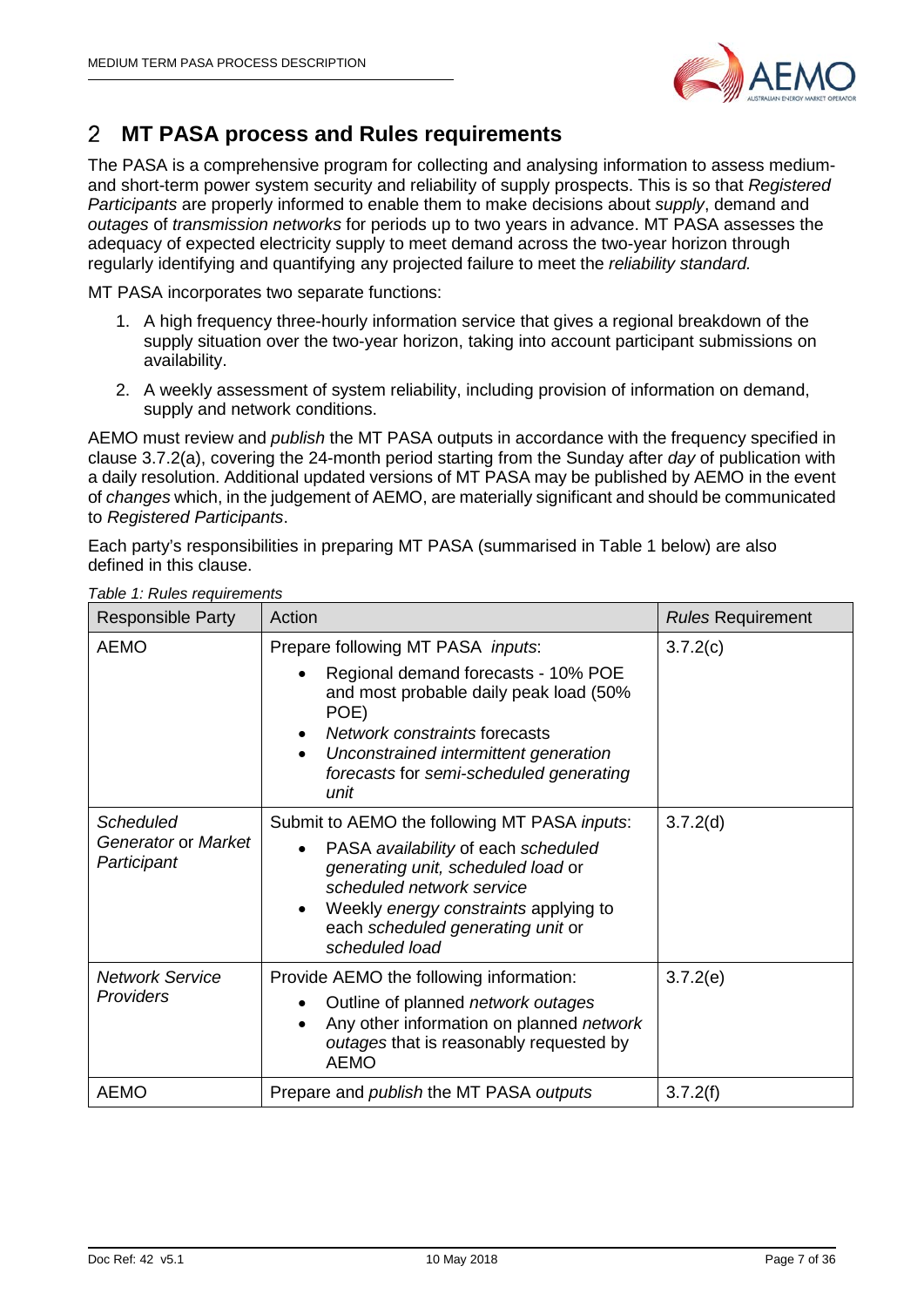

#### <span id="page-7-0"></span> $3<sup>1</sup>$ **MT PASA Inputs**

Inputs used in the MT PASA process are provided by AEMO and *market participants*. They are discussed in detail below.

# <span id="page-7-1"></span>**3.1 Market participant inputs**

*Market participants* and *Scheduled Generators* are required to submit the following data in accordance with the *timetable*, covering a 24-month period from the Sunday after the *day* of publication of MT PASA.

# <span id="page-7-2"></span>**3.1.1 Generating unit availabilities for MT PASA**

• *Generating unit* PASA availabilities:

MT PASA uses PASA availabilities of generating units. PASA availability includes the generating capacity in service as well as the generating capacity that can be delivered with 24 hours' notice.

• As per clause 3.7.2(d)(1), *Generators* are required to provide the expected daily MW capacity of each *scheduled generating unit* or *scheduled load* for the next two years. The actual level of *generation* available at any particular time will depend on the condition of the generating plant, which includes factors such as age, outages, and wear. Another important factor with respect to output is the reduction in thermal efficiency with increasing temperature.

Generators should take into account the ambient weather conditions expected at the time when the Region where the generating unit is located experiences the 10% Probability of Exceedance (POE) *peak load.*

• Generating unit energy availabilities:

Generating plant such as hydroelectric power stations cannot generally operate at maximum capacity indefinitely because their energy source may become exhausted. Gas and coal plants can have energy constraints due to contracted fuel arrangements or emissions restrictions. Under clause 3.7.2(d)(2), scheduled generating units with a weekly energy constraint (referred to as energy constrained plant) are required to submit that weekly energy limit in MWh for all relevant weeks over the upcoming 24-month period commencing from the first Sunday after the latest MT PASA run.

AEMO may also use other information available such as that provided through the Generator Energy Limitation Framework (GELF) or generator surveys to develop daily, monthly, annual and/or biennial energy constraints for MT PASA modelling. Ideally, these energy limits are provided for a two and a half year period on the basis that AEMO would be seeking an update every six months.

The energy limits should be determined by generators, taking into account:

- o The potential for fuel stockpiles or water storages to fluctuate in the short term.
- o The generator's capability to replenish stockpiles and storages if depletion occurs.
- Wind turbine and large-scale solar availabilities:

To help AEMO fulfil its obligation under clause 3.7.2(c)(4), participants who operate such units are required to submit local limit information on their wind turbine or solar availability to AEMO. This information is used to augment historical generation data, to develop *unconstrained intermittent generation forecasts*. Further details are provided in section 3.2.1.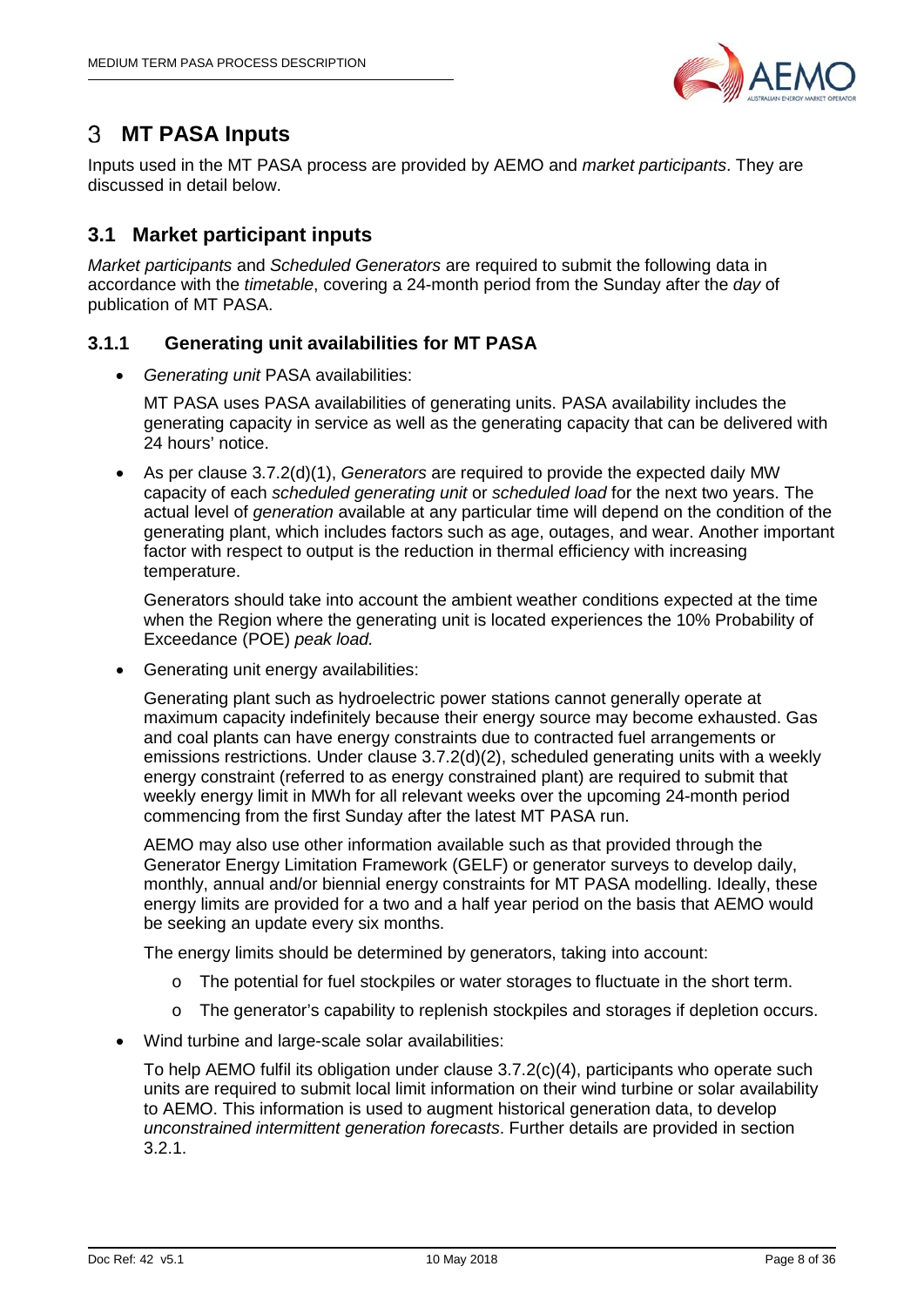

# <span id="page-8-0"></span>**3.1.2 Network outages and Interconnector availabilities**

Under clause 3.7.2(e), *Network Service Providers* must provide AEMO with an outline of planned *network outages* and any other information on planned *network outages* reasonably requested by AEMO. This includes interconnector availability information (e.g. Basslink). The planned *network outages* are converted into *network constraints* by *AEMO*. This process is further discussed in Section [3.2.3.](#page-11-0)

# <span id="page-8-1"></span>**3.2 AEMO inputs**

## <span id="page-8-2"></span>**3.2.1 Plant availabilities for MT PASA**

AEMO prepares other plant availability data, not provided by *market participants*:

• Semi-scheduled wind and solar generation forecasts:

AEMO is required to produce an *unconstrained intermittent generation forecast* (UIGF) for each *semi-scheduled generating unit* for each *day* in accordance with clause 3.7.2(c)(4).

AEMO develops the UIGF using historically-observed generation outputs for wind and solar units for at least five reference years. These outputs reflect the weather conditions that underlie the demand traces for those reference years, ensuring that any correlation between intermittent generation and demand is preserved.

• Non-scheduled generation forecasts:

In accordance with clause 3.7.2(f)(2), AEMO is required to prepare and *publish* the aggregated MW allowance (if any) to be made by AEMO for *generation* from *nonscheduled generating systems*.

The non-scheduled generation profiles have two parts: large non-scheduled wind and solar generation and other small non-scheduled generation. The large non-scheduled wind and solar generation forecasts are calculated based on historically-observed generation outputs over at least five reference years, while the other small non-scheduled generation forecasts are consistent with figures published in the National Electricity Forecasting Report (NEFR)<sup>[3](#page-8-3)</sup>.

The small non-scheduled generation forecasts for units under 30MW are used as an input to the MT PASA operational demand forecasting process and are not modelled explicitly.

• Demand Side Participation (DSP):

DSP includes all short-term reductions in demand in response to temporary price increases (in the case of retailers and customers) or adverse network loading conditions (in the case of networks). An organised, aggregated response may also be possible. From the transmission network perspective, consumers may effectively reduce demand by turning off electricity-using equipment or starting up on-site generators.

MT PASA uses the NEFR's seasonal medium growth reliability response forecasts for demand side participation estimates in the form of five different price-quantity bands.

• Future generation:

Committed generation projects currently under development with a dispatch type of scheduled, semi-scheduled or large non-scheduled<sup>[4](#page-8-4)</sup> are also modelled in MT PASA.

Before the unit is registered, PASA availability for a committed scheduled generating unit is estimated based on participant information regarding the commercial use date and seasonal capacity. The Generator information page reports this information<sup>[5](#page-8-5)</sup>.

<span id="page-8-4"></span><span id="page-8-3"></span> <sup>3</sup> http://www.aemo.com.au/Electricity/National-Electricity-Market-NEM/Planning-and-forecasting/Electricity-Forecasting-Insights <sup>4</sup> At early stages of the commitment process, units greater than 30 MW are likely to be modelled as scheduled or semi-scheduled. Closer to registration, they might apply for non-scheduled status.

<span id="page-8-5"></span><sup>5</sup> http://aemo.com.au/Electricity/National-Electricity-Market-NEM/Planning-and-forecasting/Generation-information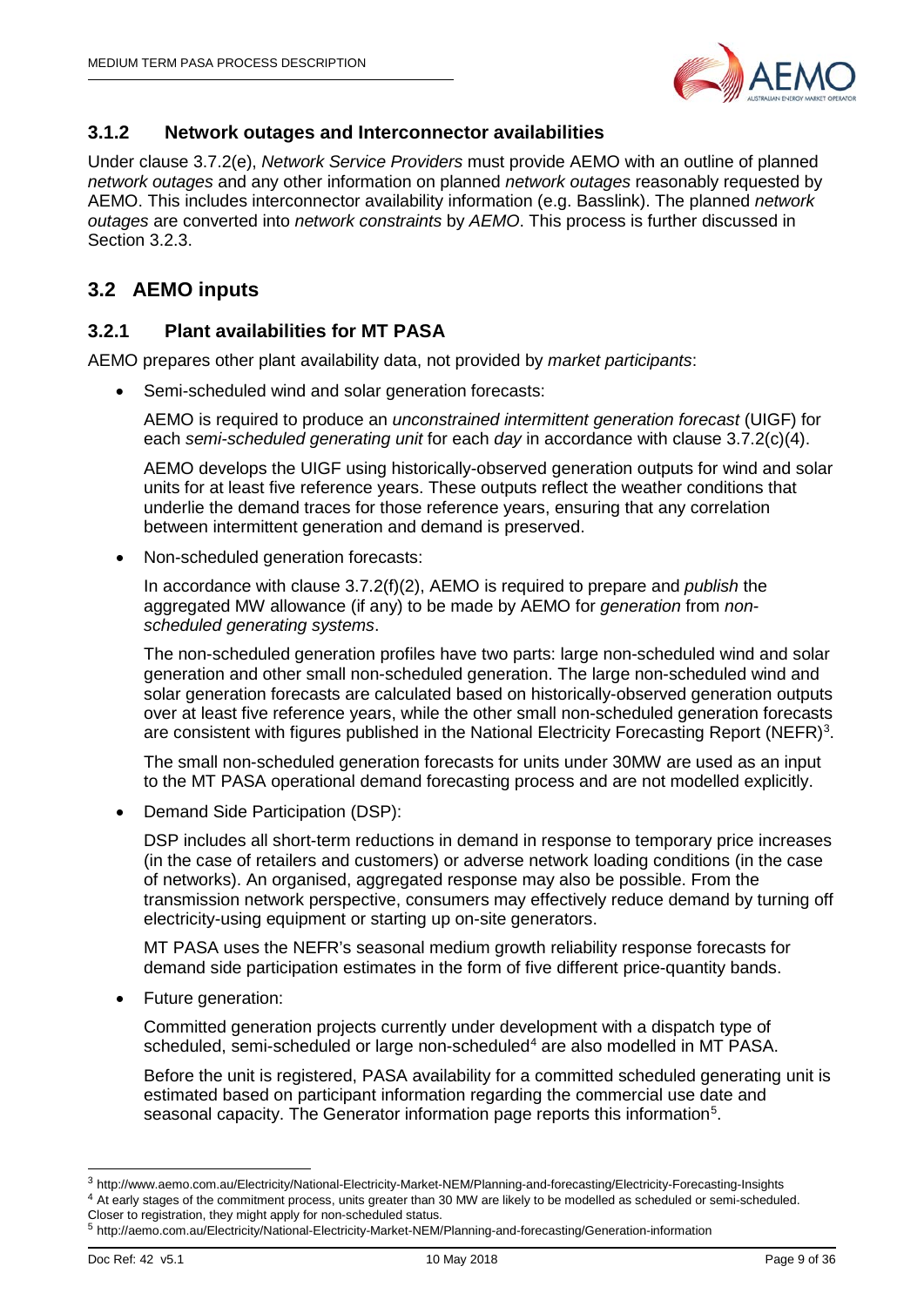

The unit is entered into a Future Generation table that is referenced during modelling to include all "committed but not registered" units. Once the unit is registered, it is removed from the Future Generation table.

In the case of scheduled generators, the *Generator* that owns the unit is then responsible for submitting MT PASA unit offer data to AEMO.

In the case of semi-scheduled generators and large non-scheduled generators, AEMO applies availability traces for the unit for use in modelling, developed through either:

- o Using a "shadow generator" based on existing intermittent generation of a similar technology type in close proximity; or
- o Using meteorological data for the generation site, and assuming an energy conversion model based on a similar technology type.

## <span id="page-9-0"></span>**3.2.2 Demand forecasts**

AEMO develops a range of demand forecasts for MT PASA that are used for both modelling and reporting obligations. [Table 2](#page-9-1) shows the definitions of the different types of demand that are referenced in this document.

For a more detailed explanation of the calculation of demand forecasts, please consult Appendix B.

| <b>Demand Type</b>            | <b>Definition</b>                                     | <b>Description</b>                                                                                                                                                                                                                                                                                                                                                                                  |  |
|-------------------------------|-------------------------------------------------------|-----------------------------------------------------------------------------------------------------------------------------------------------------------------------------------------------------------------------------------------------------------------------------------------------------------------------------------------------------------------------------------------------------|--|
| Underlying                    | Customer consumption                                  | Consumption on premises ("behind the meter") including<br>demand supplied by rooftop PV and battery storage.                                                                                                                                                                                                                                                                                        |  |
| <b>Delivered</b>              | Underlying $- PV - battery$                           | The energy the consumer (either residential or business)<br>withdraws from the electricity grid.                                                                                                                                                                                                                                                                                                    |  |
| <b>Native</b>                 | Delivered + (network losses)                          | Total generation fed into the electricity grid. May be<br>specified as "sent-out" (auxiliary load excluded) or "as-<br>generated" (auxiliary load included).<br>Includes both transmission and distribution losses.                                                                                                                                                                                 |  |
| Operational "sent-out"        | Native - Small Non-Scheduled<br>("as sent out")       | Demand met by generation "as sent out" by scheduled /<br>semi-scheduled / large non-scheduled generators.                                                                                                                                                                                                                                                                                           |  |
| Operational "as generated"    | Operational "as sent out" +<br>auxiliary loads        | Demand met by generation "as generated" by scheduled /<br>semi-scheduled / large non-scheduled generators<br>including demand on generator premises (auxiliary load).                                                                                                                                                                                                                               |  |
| Intermittent                  | Intermittent generation                               | Demand met by semi-scheduled and large non-scheduled<br>generators. This is a non-standard demand definition<br>used for LOLP modelling.                                                                                                                                                                                                                                                            |  |
| Operational "ex intermittent" | Operational "sent out" -<br>Intermittent              | Demand met by scheduled generators. This is a non-<br>standard demand definition used for LOLP modelling.                                                                                                                                                                                                                                                                                           |  |
| Non-scheduled                 | Large + Small Non-Scheduled                           | Demand met by large and small non-scheduled<br>generators, including non-intermittent generators e.g.<br>Yarwun                                                                                                                                                                                                                                                                                     |  |
| <b>Large Non-scheduled</b>    | Also referred to as Significant<br>Non-Scheduled      | Large non-scheduled generators include:<br>Wind or solar generators >=30 MW<br>Generators classified as non-scheduled but<br>treated as scheduled generators in dispatch.<br>Generators required when modelling network<br>$\bullet$<br>constraints<br>Other generators impacting the NEM<br>$\bullet$                                                                                              |  |
| <b>Small Non-Scheduled</b>    | Also referred to as Non-<br>Significant Non-Scheduled | Demand met by small non-scheduled generators (SNSG)<br>that are either connected to the distribution network or<br>embedded behind the meter. SNSG includes PV<br>installations above 100kW and below 30 MW, small scale<br>wind power, hydro power, gas or biomass based<br>cogeneration, landfill gas, wastewater treatment plants,<br>smaller peaking plants and emergency backup<br>generators. |  |

<span id="page-9-1"></span>*Table 2: AEMO Demand Definitions*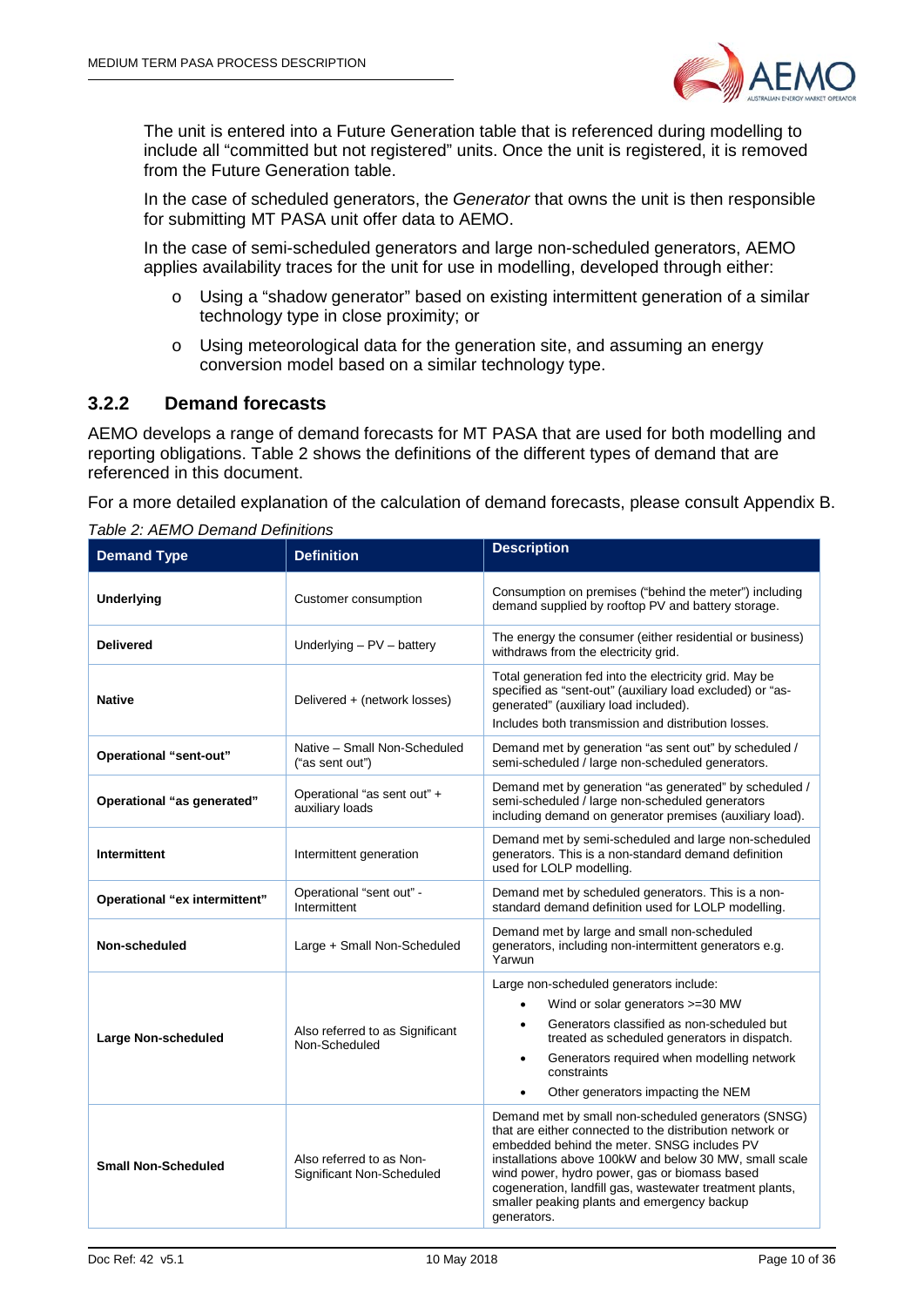

MT PASA demand forecasts are summarised and the specific demand requirements for each of the two modelling runs are discussed in further detail below. Daily demand forecasts provided for reporting purposes only, are discussed further in Appendix B:

MT PASA Modelling:

- Annual operational "sent-out" demand profiles, consisting of half-hourly demand values, with energy consumption and maximum demand aligned with the NEFR sent-out forecasts. (Reliability Run).
- Abstract operational demand and intermittent generation forecasts constructed, based on the evaluation of the years of historical observations. The traces represent conditions of high demand levels occurring coincidentally with low intermittent generation output and are abstract since these conditions are assumed every day (LOLP Run).

MT PASA Reporting - Clause  $3.7.2(f)(1) - (4)$ :

- Daily peak 10% POE and 50% POE demand met by scheduled and semi-scheduled generators (clause  $3.7.2(f)(1)$ <sup>[6](#page-10-0)</sup>, non-scheduled allowance (clause  $3.7.2(f)(2)$ ), and native demand (clause 3.7.2(f)(3)), aligned with NEFR forecasts.
- Weekly 50% POE energy consumption (clause 3.7.2(f)(4)).

## **Reliability Run**

The annual operational "sent-out" demand profiles used in MT PASA modelling identify and quantify any projected breach of the *reliability standard*. For this purpose, both maximum demand and energy consumption are important to capture, and the profile is developed considering past trends, day of the week and public holidays. Auxiliary load is calculated directly in the modelling, based on assumed auxiliary load scaling factors for each generator.

The actual demand differs from forecast, mainly due to weather. Statistically, it can be assumed that the forecast error follows a normal distribution. Accordingly, a forecast can be qualified by the probability that actual demand will exceed forecast demand or POE:

- A 10% POE forecast indicates a 10% chance that actual demand will exceed the forecast value over the relevant period (i.e. peak demand will be exceeded once in 10 years).
- A 50% POE forecast indicates a 50% chance that actual demand will exceed the forecast value over the relevant period.

The timing and regional spread of these weather events also impacts on demand – hot weather in a single region on a weekend will impact demand (and potentially reliability) differently than a heat wave that has been building for days with impact felt across multiple regions.

To capture the impact of weather variations on demand, at least ten different annual demand profiles (corresponding to model cases discussed in Section 4.3) are developed for each region, based on different historic weather patterns and POE annual peak demand forecasts. While this captures a reasonable range of different weather-driven demand conditions, it unavoidably requires assumptions to be made about precisely when the annual peak demand could occur, based on historical demand patterns, even though it is impossible to predict when the annual peak demand will occur in future.

## **Loss of Load Probability Run**

Appropriate timing of maintenance scheduling can reduce the likelihood of unserved energy in times of high demand. Consequently, it is important that AEMO also considers the loss of load probability in each period of the modelling horizon, assuming weather conditions resulting in a

<span id="page-10-0"></span> $6$  Note, this is not the same as operational demand as it excludes both large and small non-scheduled generation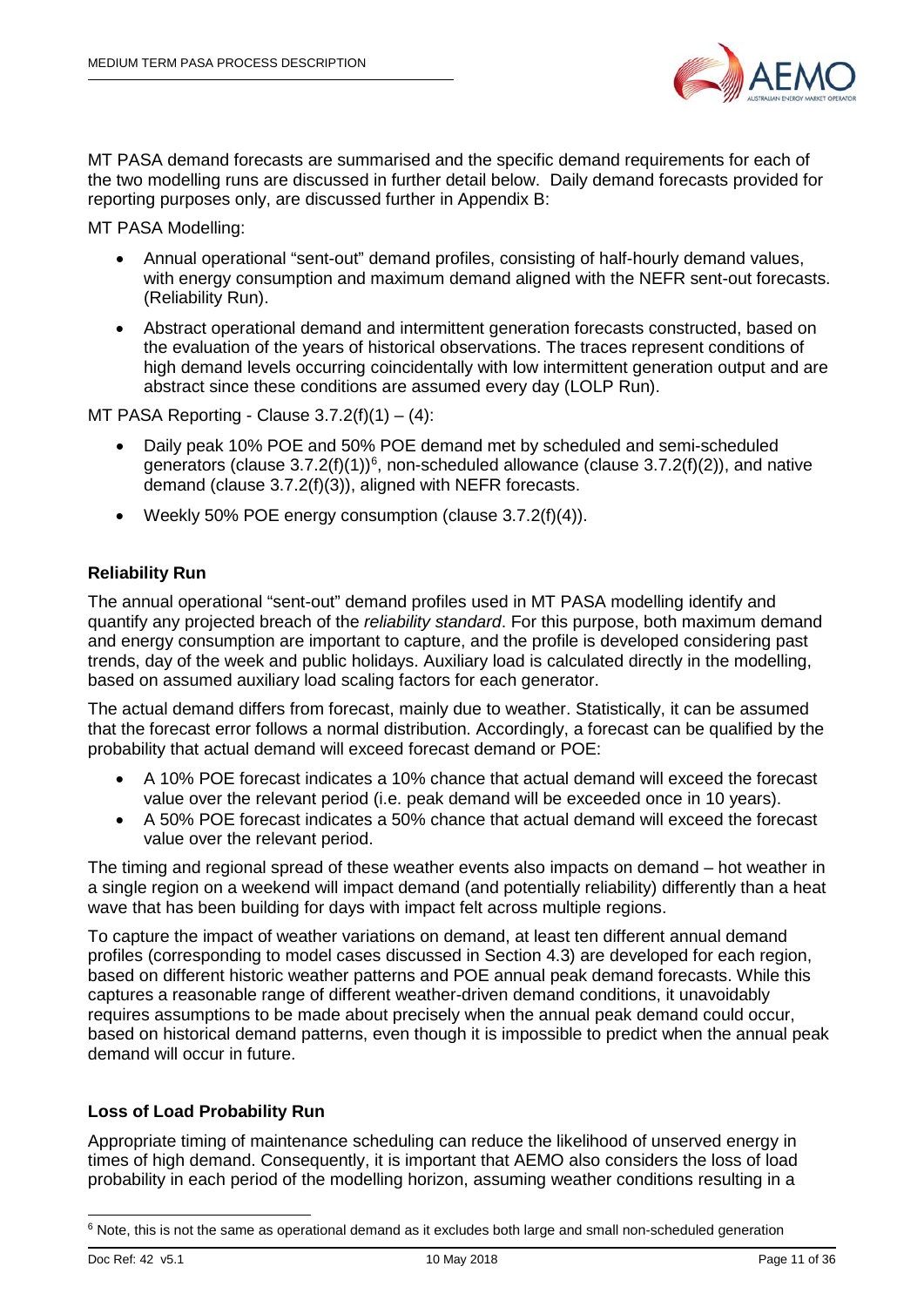

combination of high demand and low intermittent generation were to occur in that specific period, to help guide outage scheduling.

The LOLP demand and intermittent generation modelling traces are based on high demand and low intermittent generation conditions observed over the different reference years, assessed on a month-by-month basis for each day of the week. The traces can be classed as "abstract" since each day is considered independently of the next, assuming close to monthly 10% POE weather conditions occurring each day. Summing daily energy consumption will not produce realistic annual energy consumption forecasts. Each region is considered independently.

# <span id="page-11-0"></span>**3.2.3 Power transfer capabilities used in MT PASA**

For MT PASA, AEMO is required to forecast *network constraints* known to AEMO at the time, under clause 3.7.2(c)(3).

*Network constraints* used in MT PASA represent technical limits on operating the power system. These limits are expressed as a linear combination of generation and interconnectors, which are constrained to be less than, equal to or greater than a certain limit.

Information to formulate *network constraint equations* is provided to AEMO by Transmission Network Service Providers (TNSPs) via Network Outage Scheduler (NOS)[7](#page-11-3) and limit advice. The process of producing *network constraint equations* is detailed in the Constraint Formulation Guidelines<sup>[8](#page-11-4)</sup>. Within AEMO's market systems, *constraint equations* are marked as system normal if they apply to all plant in service. To model network or plant outages in the power system, separate outage *constraint equations* are formulated and applied with system normal *constraint equations*.

AEMO continues to update and refine *network constraints* through its ongoing modelling projects. MT PASA uses the latest version of ST PASA formulation constraints as a starting base, with additional customised *network* constraints associated with future planned *network* and generation upgrades. AEMO constructs system normal and outage constraint equations for the MT PASA time frame. MT PASA modelling is conducted with system normal and approved planned network outage constraints applied.

<span id="page-11-1"></span>See Appendix D for further information on the calculation of transfer capabilities.

#### 4 **MT PASA Solution Process**

# <span id="page-11-2"></span>**4.1 NEM Representation**

The power system model used within the MT PASA simulation is similar to the model applied for AEMO's wholesale electricity market systems:

<span id="page-11-3"></span><http://nos.prod.nemnet.net.au/nos>

<span id="page-11-4"></span><sup>8</sup> http://www.aemo.com.au/Electricity/National-Electricity-Market-NEM/Security-and-reliability/Congestion-information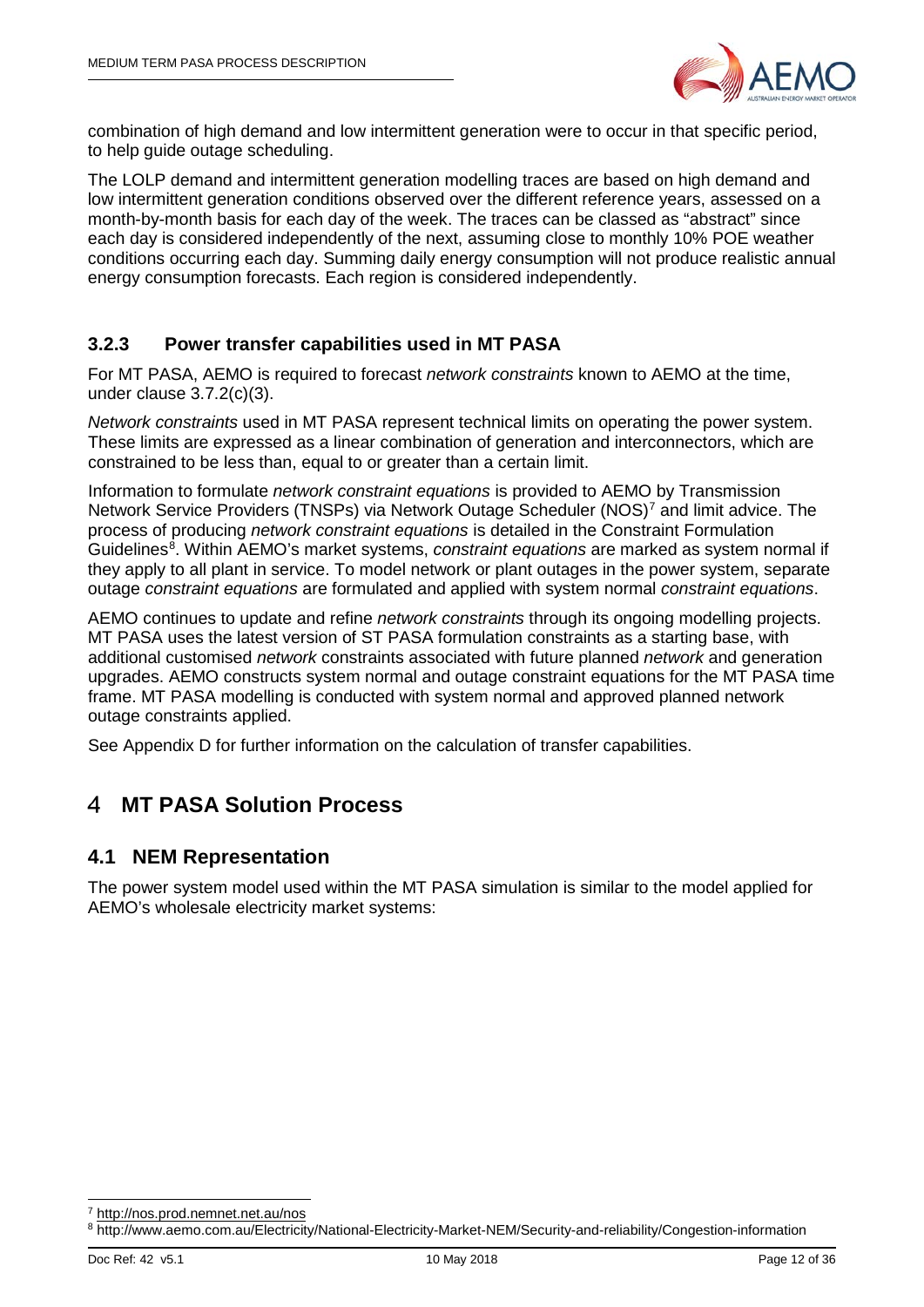



The salient features of the power system model are:

- Single regional reference node (RRN) within each market region at which all demand within the region is deemed to apply.
- Generators connected to the regional reference node via a "hub and spoke" model. Static transmission loss factors are used to refer price data from the generator connection point to the RRN of the host region.
- Flow between market regions via interconnectors, which provide transport for energy between regions. Losses for flows over interconnectors are modelled using a dynamic loss model.
- Modelling of thermal, stability and energy constraints to be achieved by overlaying constraint equations onto the market-based model.

# <span id="page-12-0"></span>**4.2 Overview of Modelling Approach**

MT PASA assessment is carried out at least weekly using two different model runs:

- 1. Reliability Run to identify and quantify potential *reliability standard* breaches, and assess aggregate constrained and unconstrained capacity in each region, system performance and network capability
- 2. Loss of Load Probability Run to assess days most at risk of load shedding.

These two runs are discussed in more detail in the following sections.

# <span id="page-12-1"></span>**4.3 MT PASA Reliability Run**

The MT PASA Reliability Run implements the *reliability standard* by assessing the level of unserved energy and evaluating the likelihood of *reliability standard* breaches through probabilistic modelling. The Reliability Run is conducted weekly.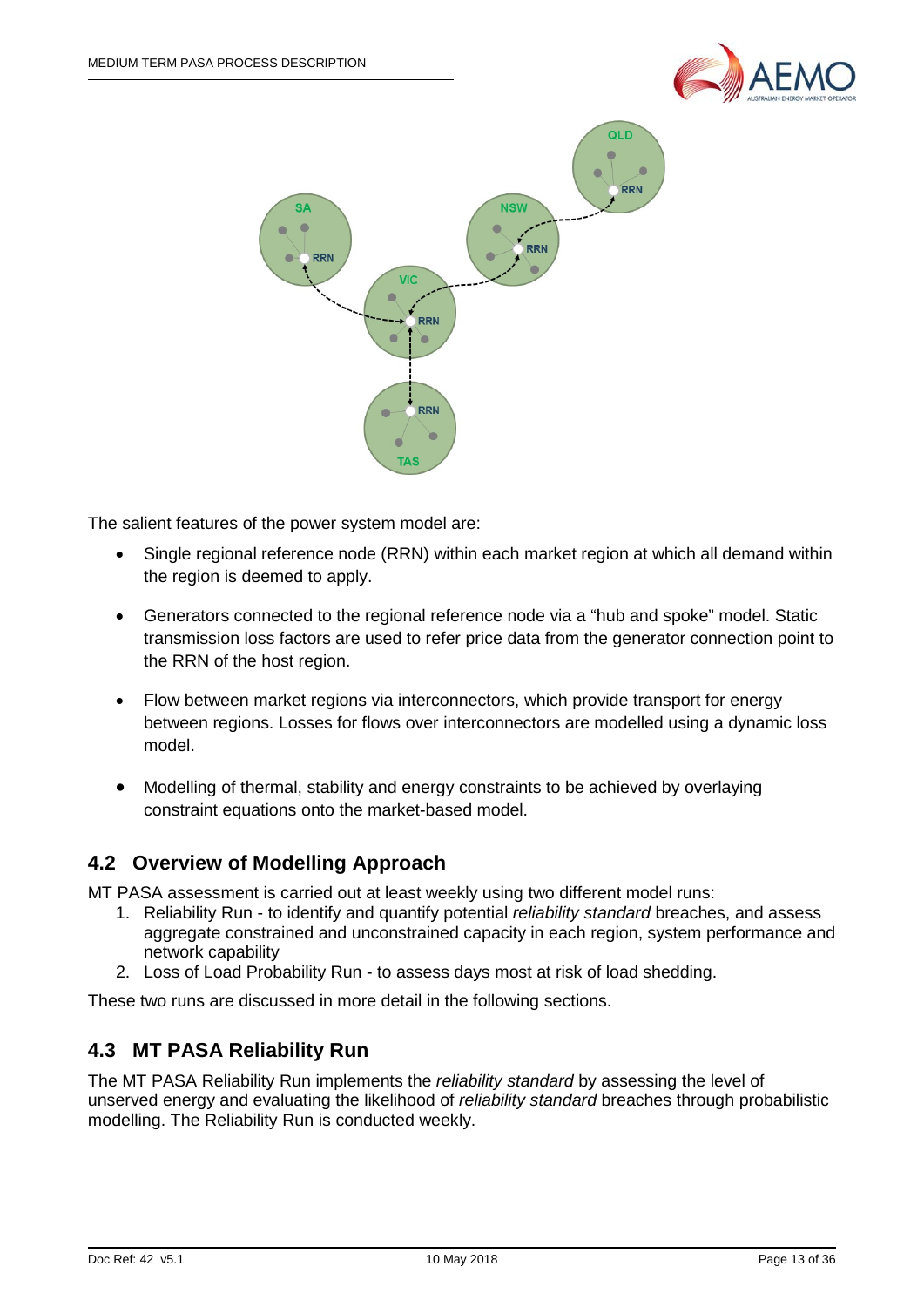

The MT PASA Reliability Run uses at least 100 Monte-Carlo simulations<sup>[9](#page-13-1)</sup> on a set of predefined cases to assess variability in unserved energy outcomes (see [Figure 1\)](#page-13-0). Demand and intermittent generation supply assumptions vary for each case, driven by different historical weather conditions. Within a case, the Monte-Carlo simulations vary with respect to unplanned generation outages based on historical forced outage rates.

<span id="page-13-0"></span>



In total, at least 1,000 simulations are conducted for each year of the reliability assessment horizon.

The objective function associated with the simulation is:

- Minimise total generation cost plus hydro storage violation cost subject to:
	- o Supply / Demand Balance.
	- o Unit capacity limits observed.
	- o Unit/power station/portfolio energy limits observed.
	- o Network constraints observed.
	- o Demand Side Participation bounds observed.

The Reliability Run is conducted in three phases:

- 1. Generate random patterns of forced outages and determine any other stochastic parameters required for each simulation run.
- 2. Split the two-year MT PASA horizon into two one-year periods that are solved at a reduced level of time detail to allow long-term energy constraints to be optimised so that resources subject to constraints are deployed at the most appropriate time. Inter-temporal constraints are decomposed into a set of ending targets for each weekly time frame selected for use in phase three.
- 3. Solve the entire horizon in shorter weekly steps with full half-hourly detail, using the weekly allocation targets determined in phase two. MT PASA weekly energy limits are cooptimised with dispatch of other resources, including intermittent generation, to maximise the value of the energy limited resource.

<span id="page-13-1"></span><sup>9</sup> Probabilistic modelling involves many repetitions of the simulation model while applying random sampling to certain components of the model. In MT PASA the random sampling is applied to the occurrence of forced outages for generation. Other uncertain variables such as regional demand coincidence and intermittent generation availability are varied through use of the different cases.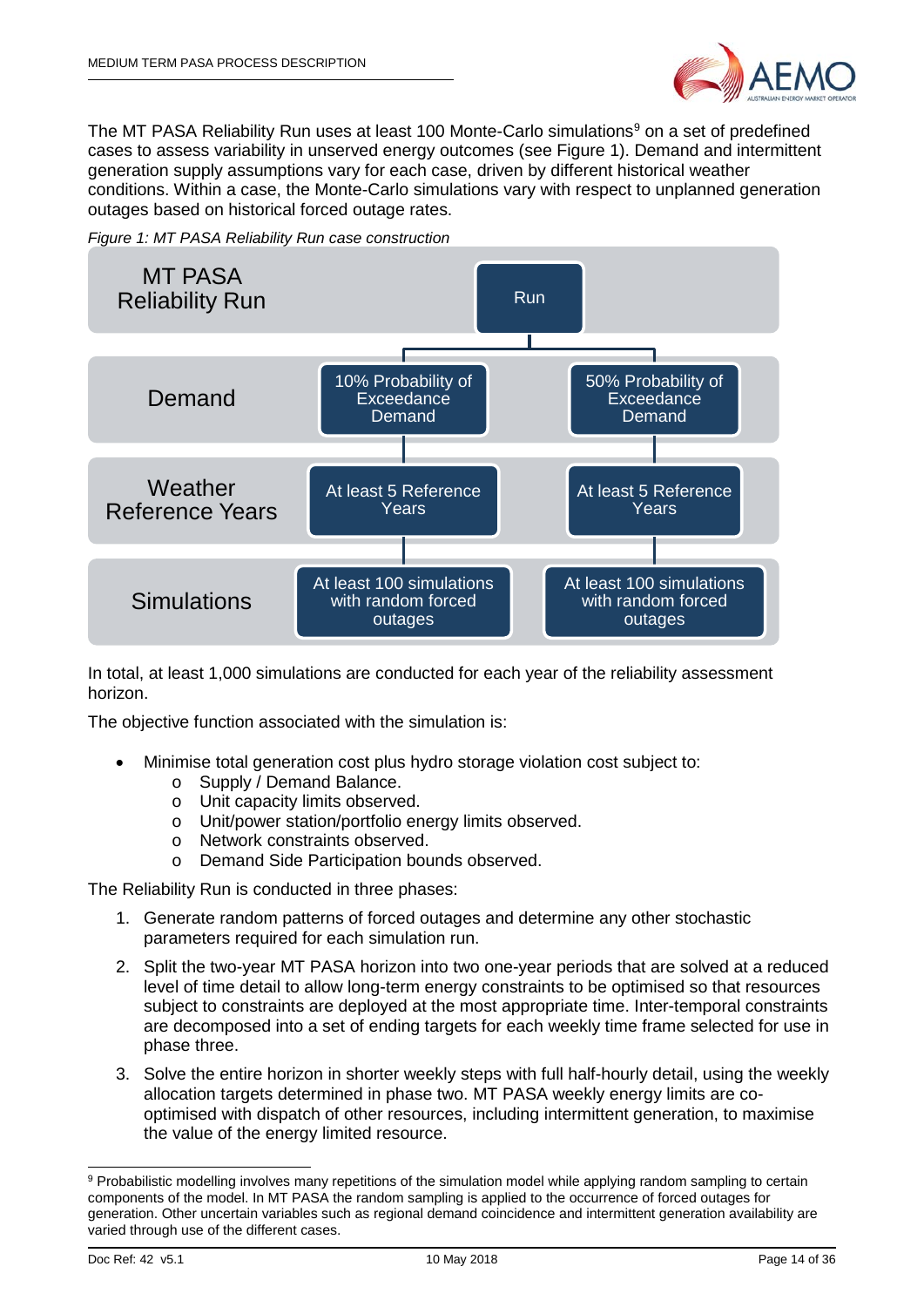

Most hydro generators are modelled with storages and their generation is subject to historically assessed inflows and outflows from these storages. Energy limits are implemented through the requirement that the storage at the end of the year must be equal to or greater than the storage at the start of the year. Storage levels must also remain within upper and lower bounds. During phase two, a series of optimal storage targets for each weekly period are set for use in phase three. If these targets are not met in phase three, penalties are applied according to a series of penalty bands that are low for small variations and high for large variations from target levels.

In addition to the storage targets, hydro generation is also constrained according to any MT PASA weekly bids submitted. Weekly energy constraints for all generation types are considered in both phase two and phase three, and cannot be violated.

Each simulation produces an estimate of annual USE, with the simulations providing insight into the distribution of annual USE. AEMO uses a minimum of 50% POE and 10% POE demand levels, weighted appropriately<sup>10</sup>, to assess the expected USE as a weighted average across all simulations.

If there are material levels of USE in 50% POE results, AEMO considers running additional demand levels such as 90% POE. AEMO is developing a broader range of POE traces for modelling and will update this document should any changes be made, including weightings.

The expected annual USE value from the simulations can be compared directly against the *reliability standard*. This allows AEMO to accurately assess whether the *reliability standard* can be met. AEMO declares a LRC if the expected value of USE across all simulations exceeds the *reliability standard*.

Pain sharing is not included. Instead, the annual USE reported in a region reflects the source of any supply shortfall and is intended to provide participants with the most appropriate locational signals to drive efficient market responses. (See Appendix C for a more detailed explanation).

# <span id="page-14-0"></span>**4.4 MT PASA Loss of Load Probability (LOLP) Run**

To determine days most at risk of load shedding, AEMO conducts a LOLP assessment for each day in the two-year horizon, assuming that weather conditions associated with high demand and/or low intermittent generation availability were to occur on that day. The main objective is to determine which days have higher relative risk of loss of load to help participants schedule outages outside of these periods, and indicate when AEMO may be required to direct or contract for reserves under the RERT.

The abstract operational demand and intermittent generation traces discussed in Section [3.2.2](#page-9-0) are used for the LOLP run. A detailed explanation of trace construction is given in Appendix B.

The LOLP run uses a probabilistic modelling approach similar to the Reliability Run. Up to 500 simulations with random unplanned outages of scheduled generation are carried out. Energy constraints are not included for LOLP modelling, as only one day at a time is modelled and there is no optimisation over the full horizon. Network constraints incorporating system normal limits and planned outages are used along with the MT PASA availability submitted by participants.

The loss of load probability is calculated by firstly determining the probability of loss of load in each half hour of the day. For example, if 50 out of 500 simulations show loss of load, there is approximately a ten percent chance of loss of load in that particular half hour. The maximum halfhourly LOLP across all 48 half hours is reported as the LOLP for the day.

# <span id="page-14-1"></span>**4.5 Comparison of Model Features**

[Table 3](#page-15-0) shows the comparison of the key features of the two MT PASA modelling runs.

<span id="page-14-2"></span> <sup>10</sup> USE results from 50% POE and 10% POE runs are aggregated with 69.6% weighting for 50% POE and 30.4% weighting for 10% POE.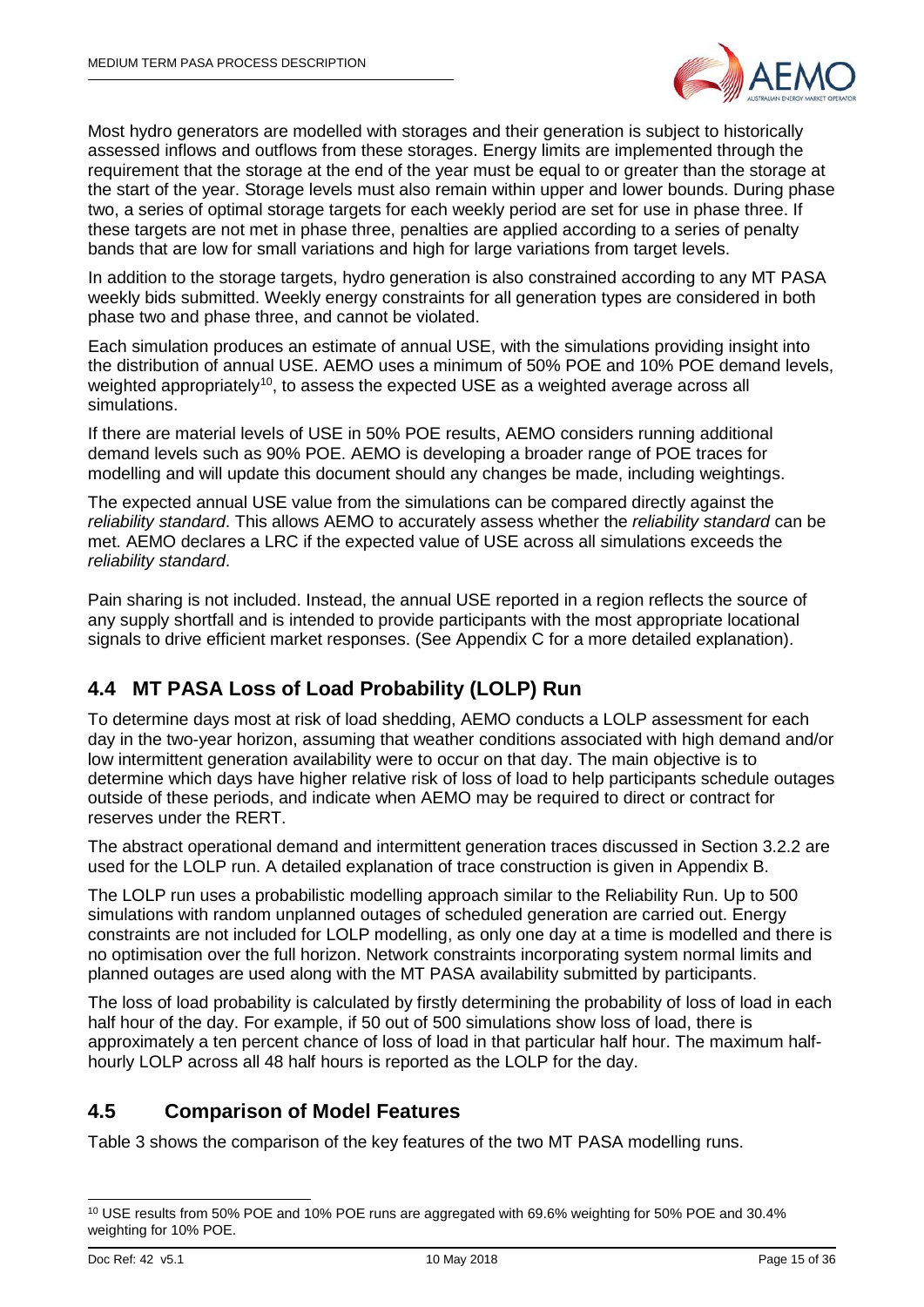<span id="page-15-1"></span>

#### *Table 3: Comparison of MT PASA run features*

| <b>MT PASA INPUTS</b>                               |                                                                                                                                                                                                                  |                                                                                                                                                                            |  |  |
|-----------------------------------------------------|------------------------------------------------------------------------------------------------------------------------------------------------------------------------------------------------------------------|----------------------------------------------------------------------------------------------------------------------------------------------------------------------------|--|--|
| <b>PROPERTY</b>                                     | <b>RELIABILITY RUN</b>                                                                                                                                                                                           | <b>LOLP RUN</b>                                                                                                                                                            |  |  |
| <b>Horizon</b>                                      | 2 years                                                                                                                                                                                                          |                                                                                                                                                                            |  |  |
| <b>Frequency of Run</b>                             | Weekly                                                                                                                                                                                                           |                                                                                                                                                                            |  |  |
| <b>Simulations</b>                                  | At least 100 per case                                                                                                                                                                                            | Up to 500, one case only.                                                                                                                                                  |  |  |
| <b>Resolution</b>                                   | Half Hourly, returning a single half hour per day based on worst demand/supply conditions                                                                                                                        |                                                                                                                                                                            |  |  |
| <b>Registration</b>                                 | Using market system registration as a base including regions, interconnectors, generators, transmission loss factors,<br>interconnector loss models, fuel and regional reference node memberships for generators |                                                                                                                                                                            |  |  |
| <b>Demand</b>                                       | At least five half hourly demand traces for each of 10% POE<br>and 50% POE maximum demand forecasts.                                                                                                             | One half hourly abstract operational demand trace based on<br>the maximum operational "ex intermittent" demand historically<br>observed in the half hourly reference years |  |  |
| <b>Generator Capacity</b>                           | As per participant MT PASA declarations                                                                                                                                                                          |                                                                                                                                                                            |  |  |
| <b>Generator Bid Offers</b>                         | SRMC calculated from heat rate, fuel price, VOM etc.                                                                                                                                                             |                                                                                                                                                                            |  |  |
| <b>Generator Forced/partial</b><br>outage modelling | Probabilistic assessment of forced outages over multiple simulations                                                                                                                                             |                                                                                                                                                                            |  |  |
| <b>Hydro Modelling</b>                              | Based on AEMO hydro storage model <sup>11</sup> with monthly inflows<br>associated with average levels of annual production.<br>Pumped storage modelled.<br>MT PASA Weekly energy constraints applied            | Energy limitations are not considered.                                                                                                                                     |  |  |

<span id="page-15-0"></span> <sup>11</sup> [http://www.aemo.com.au/-/media/Files/Electricity/NEM/Planning\\_and\\_Forecasting/NTNDP/2016/Dec/Market-Modelling-Methodology-And-Input-Assumptions.pdf](http://www.aemo.com.au/-/media/Files/Electricity/NEM/Planning_and_Forecasting/NTNDP/2016/Dec/Market-Modelling-Methodology-And-Input-Assumptions.pdf)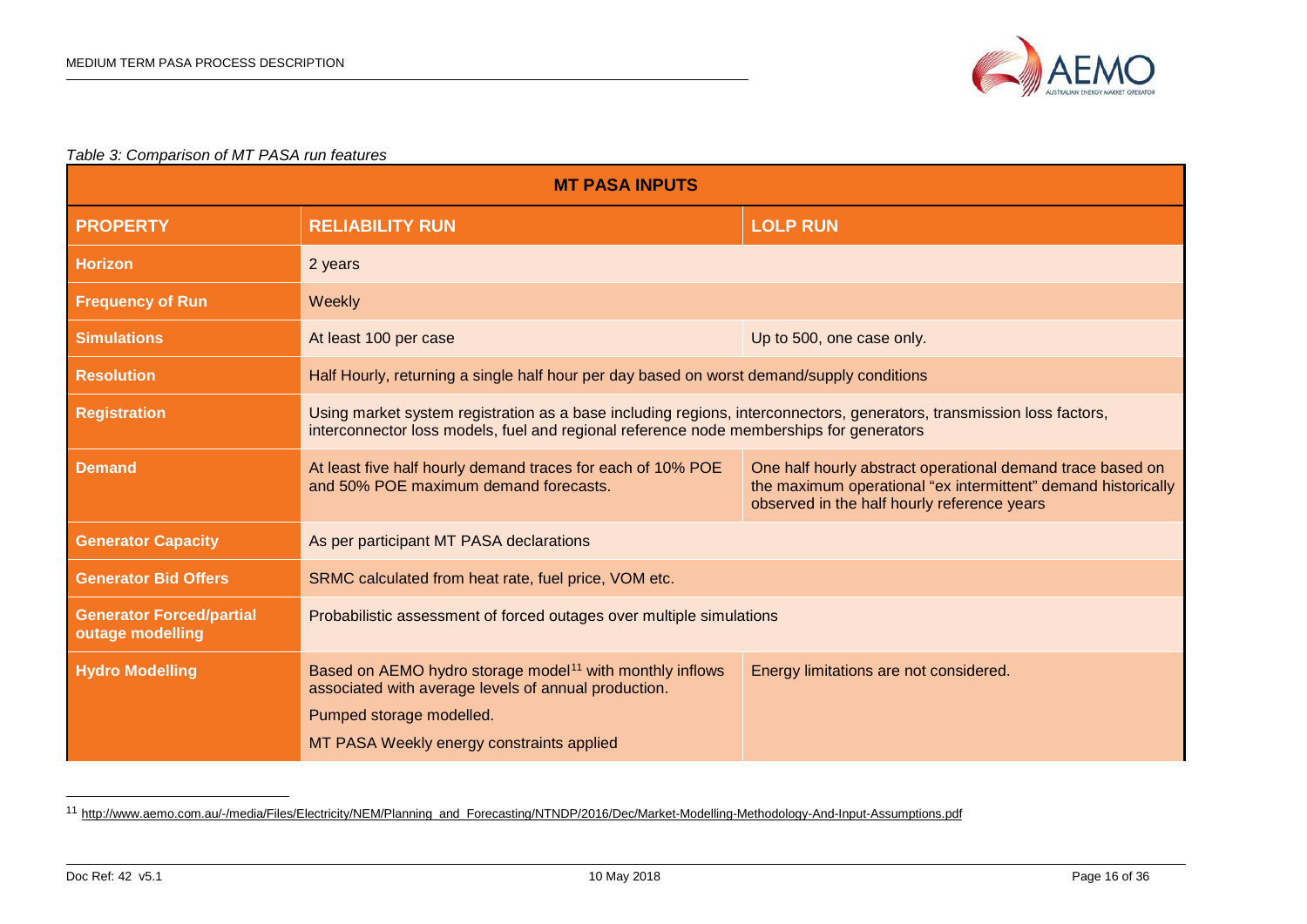

| <b>Intermittent (Semi</b><br><b>Scheduled) Generation</b>                   | At least five historical weather traces, correlated to demand<br>traces                                                                                                                                           | Traces based on extreme monthly demand and intermittent<br>generation conditions observed in the half hourly historical<br>reference years |  |
|-----------------------------------------------------------------------------|-------------------------------------------------------------------------------------------------------------------------------------------------------------------------------------------------------------------|--------------------------------------------------------------------------------------------------------------------------------------------|--|
| <b>Non-scheduled Generation</b>                                             | Large non-scheduled generation is modelled individually through traces.<br>Small non-scheduled generation (<30MW) is based on NEFR estimates                                                                      |                                                                                                                                            |  |
| <b>Network Representation</b>                                               | ST PASA formulation constraints with dynamic right hand side (RHS with network outages)                                                                                                                           |                                                                                                                                            |  |
| <b>TNSP Limit Data</b>                                                      | Equipment ratings inclusive of seasonal variations required for evaluating generic constraint RHS                                                                                                                 |                                                                                                                                            |  |
| <b>Interconnector forced outage</b><br>modelling                            | Not modelled                                                                                                                                                                                                      |                                                                                                                                            |  |
| <b>Demand Side Participation</b>                                            | At least five static Price/Quantity bands.                                                                                                                                                                        |                                                                                                                                            |  |
| <b>Rooftop PV</b>                                                           | Correlated to demand trace, but not explicitly modelled.                                                                                                                                                          |                                                                                                                                            |  |
| <b>MT PASA SOLUTION</b>                                                     |                                                                                                                                                                                                                   |                                                                                                                                            |  |
| <b>PROPERTY</b>                                                             | <b>RELIABILITY RUN</b>                                                                                                                                                                                            | <b>LOLP RUN</b>                                                                                                                            |  |
| <b>Purpose of run</b>                                                       | Assess level of unserved energy and the likelihood of<br>reliability standard breaches.                                                                                                                           | Assess the days at highest risk of loss of load                                                                                            |  |
| <b>Type of run</b>                                                          | LP minimising total generation cost subject to:<br>$Supply = demand$<br>Unit capacity limits observed<br><b>Generator Energy limits observed</b><br>Network constraints observed<br>Hydro storage bounds observed | LP minimising total generation cost subject to:<br>$Supply = demand$<br>Unit capacity limits observed<br>Network constraints observed      |  |
| <b>MT PASA OUTPUTS (See Appendix F for Detailed Description of Outputs)</b> |                                                                                                                                                                                                                   |                                                                                                                                            |  |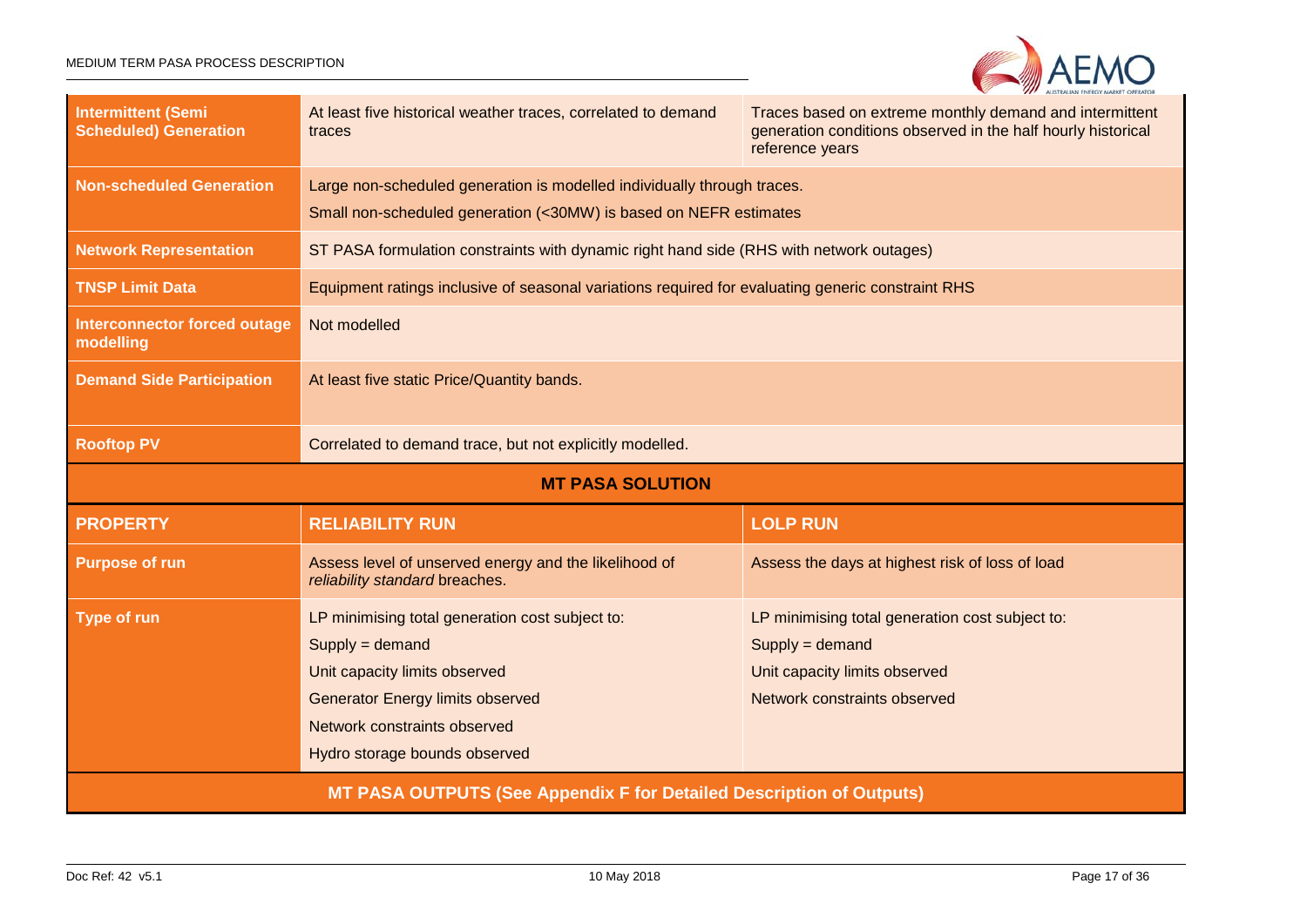#### MEDIUM TERM PASA PROCESS DESCRIPTION

<span id="page-17-0"></span>

| <b>PROPERTY</b>                                                | <b>RELIABILITY RUN</b>                                                                                                                                                                                                        | <b>LOLP RUN</b>                            |
|----------------------------------------------------------------|-------------------------------------------------------------------------------------------------------------------------------------------------------------------------------------------------------------------------------|--------------------------------------------|
| <b>Low Reserve Condition</b>                                   | Forecasts of low reserve conditions based on expected<br>annual USE                                                                                                                                                           |                                            |
| <b>Unserved Energy</b>                                         | Distribution of unserved energy on a half hourly snapshot,<br>daily, monthly and annual basis.                                                                                                                                |                                            |
| <b>Loss of Load Probability</b>                                |                                                                                                                                                                                                                               | Highest half hourly LOLP on any given day. |
| <b>Interconnector Transfer</b><br><b>Capabilities</b>          | Interconnector transfer capabilities under system normal<br>conditions are published on the AEMO website. <sup>12</sup><br>Interconnector capabilities in the presence of outages are<br>assessed during the Reliability Run. |                                            |
| <b>Network Constraint Impacts</b>                              | When and where network constraints may become binding on<br>the dispatch of generation or load                                                                                                                                |                                            |
| <b>Projected violations of</b><br><b>Power System Security</b> | Reporting on any binding and violating constraints that occur<br>during modelling                                                                                                                                             |                                            |

 <sup>12</sup> Published in the Interconnector Capability report at http://www.aemo.com.au/-/media/Files/PDF/Interconnector-Capabilities-v2.pdf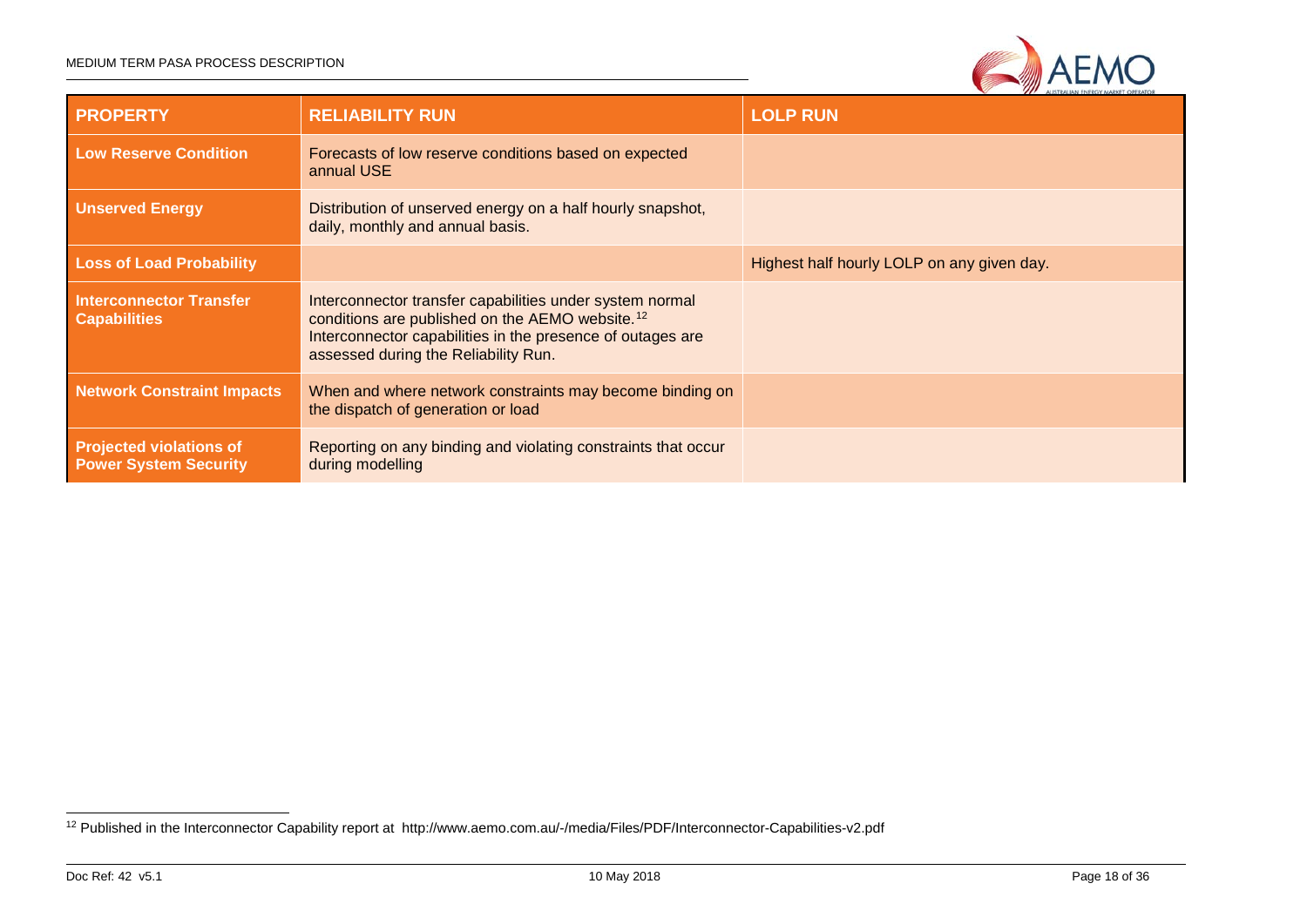

#### <span id="page-18-0"></span>**MT PASA Outputs** 5

Under clause 3.7.2(f) of the *Rules*, AEMO must *publish* the MT PASA outputs as part of the MT PASA process<sup>13</sup>. From a reliability perspective, the main MT PASA output is the forecast of any low reserve condition and the estimated USE value.

The NER 4.8.4(a) defines an LRC as:

*"Low Reserve Condition* – *when* AEMO *considers that the balance of generation capacity and demand for the period being assessed does not meet the reliability standard as assessed in accordance with the reliability standard implementation guidelines".*

Table 3 shows the MT PASA outputs produced by the Reliability Run. The outputs are based on short-run marginal cost bidding rather than any estimate of strategic bidding to emulate observed market behaviour. Given the probabilistic nature of the Reliability Run, distributions of simulated outputs are reported in most instances.

| <b>MT PASA OUTPUT</b><br><b>SPECIFICATIONS NER</b><br>3.7.2(f)                                                                                                                                                                                                              | <b>MT PASA</b><br><b>PUBLICATION</b>                                                                                  | <b>OUTPUT DETAILS</b>                                                                                                                                                                                                                                                                                                                                                                                                            |
|-----------------------------------------------------------------------------------------------------------------------------------------------------------------------------------------------------------------------------------------------------------------------------|-----------------------------------------------------------------------------------------------------------------------|----------------------------------------------------------------------------------------------------------------------------------------------------------------------------------------------------------------------------------------------------------------------------------------------------------------------------------------------------------------------------------------------------------------------------------|
| (6) Identification and<br>quantification of:                                                                                                                                                                                                                                |                                                                                                                       |                                                                                                                                                                                                                                                                                                                                                                                                                                  |
| (i) Any projected violations of<br>power system security                                                                                                                                                                                                                    | <b>MT PASA Reliability</b><br>Run                                                                                     | Constraint solution outputs identifying binding and<br>violating constraints. If any constraints are violated, it<br>indicates that there is a projected violation of power<br>system security.                                                                                                                                                                                                                                  |
| (ii) Any projected failure to meet<br>the reliability standard assessed<br>in accordance with the RSIG                                                                                                                                                                      | <b>MT PASA Reliability</b><br>Run                                                                                     | Annual regional weighted average USE used to identify<br>LRC level if above 0.002%.<br>Expected monthly USE by demand POE level.<br>Half hourly snapshot of USE for each day at the time of<br>NEM Peak "ex intermittent" demand.                                                                                                                                                                                                |
| (iii) Deleted                                                                                                                                                                                                                                                               |                                                                                                                       |                                                                                                                                                                                                                                                                                                                                                                                                                                  |
| (iv) Forecast interconnector<br>transfer capabilities and the<br>discrepancy between forecast<br>interconnector transfer<br>capabilities and the forecast<br>capacity of the relevant<br>interconnector in the absence of<br>outages on the relevant<br>interconnector only | <b>MT PASA Reliability</b><br>Run<br>Constraint library &<br><b>NOS</b><br>Interconnector<br><b>Capability Report</b> | MT PASA Reliability Run will provide range estimates of<br>interconnector capabilities in the presence of outages.<br>The Interconnector Capability Report <sup>14</sup> will provide<br>estimates of interconnector capabilities under system<br>normal conditions. AEMO recommends using the<br>Constraint Library and the Network Outage Schedule for<br>accurate and comprehensive information on applicable<br>constraints. |
| (v) When and where network<br>constraints may become binding                                                                                                                                                                                                                | MT PASA Reliability<br>Run<br><b>Constraint Report</b>                                                                | Constraints may bind at different times in Reliability Run,<br>depending on the demand and intermittent generation<br>trace used, forced outages and generation dispatch.                                                                                                                                                                                                                                                        |

*Table 3: MT PASA Outputs Specified in NER 3.7.2(f)(6) produced by Reliability Run*

<span id="page-18-1"></span> 13 [http://www.nemweb.com.au/REPORTS/CURRENT/MEDIUM\\_TERM\\_PASA\\_REPORTS/.](http://www.nemweb.com.au/REPORTS/CURRENT/MEDIUM_TERM_PASA_REPORTS/) A guide to the information contained in the MT *PASA* is available in the form of a data model at [http://www.aemo.com.au/-/media/Files/PDF/MMS-](http://www.aemo.com.au/-/media/Files/PDF/MMS-Data-Model-Report.ashx)[Data-Model-Report.ashx](http://www.aemo.com.au/-/media/Files/PDF/MMS-Data-Model-Report.ashx)

<span id="page-18-2"></span>14 The latest report can be found at: http://www.aemo.com.au/Electricity/National-Electricity-Market-NEM/Security-andreliability/Congestion-information/Network-status-and-capability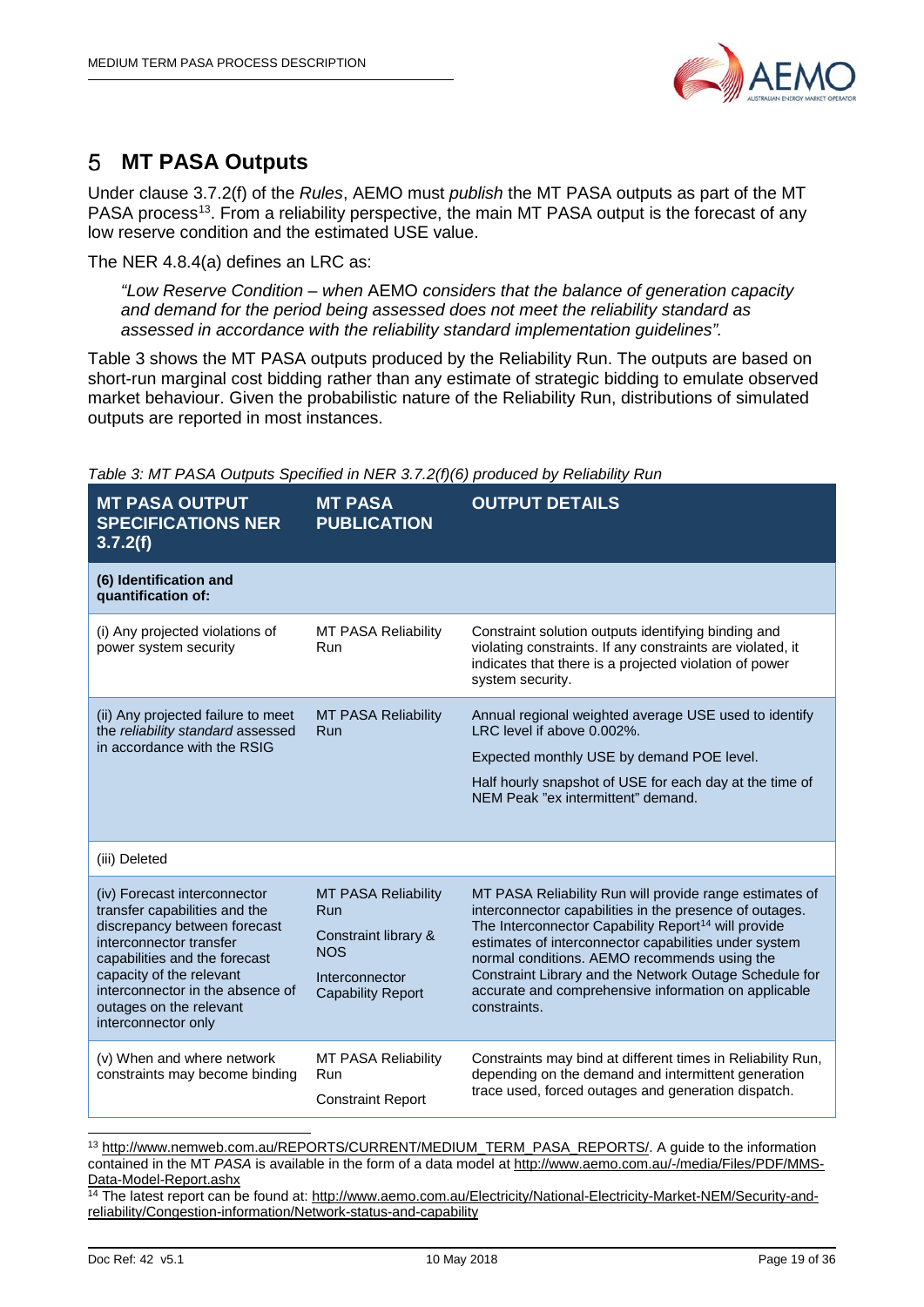

on the dispatch of generation or load

AEMO will also provide a "plain English" report on constraints that provides further details on generators impacted by binding constraints.[15](#page-19-0) Appendix G provides link with instructions for this report.

Appendix F shows a detailed list of output fields that will be published as part of the MT PASA results sent to participants. Due to the high number of simulations and the quantity of data produced during the runs, the results are aggregated before release to participants.

Where results are reported for a day on a half-hourly snapshot basis, the period selected is the half-hourly interval corresponding to the maximum of the average NEM operational "ex intermittent" demand<sup>[16](#page-19-1)</sup> across all 10% POE simulations. Most daily outputs represent a half-hourly snapshot, reported on this basis.

Outputs prescribed under clause  $3.7.2(f)(1) - (4)$  are based on AEMO peak demand forecasts and corresponding assumptions, and are not utilised by modelling. Output requirements under clauses 3.7.2(f)(3) and (4) are supplied in the three-hourly report, and output under clause 3.7.2(f)(1) and (2) can be derived from other information provided, as explained in Appendix B.

Outputs (5), (5A) and (5B) are also supplied in the three-hourly report as the aggregate value of participant submitted availabilities.

<span id="page-19-0"></span><sup>&</sup>lt;sup>15</sup> This report provides a list of the constraint equations for outages that are binding in any of the scenarios. The terms on the the lefthand side (affected generators and interconnectors) are shown and the constraint set the constraint equation belongs to is indicated. This then ties back to a description of the outage and NOS.

<span id="page-19-1"></span><sup>&</sup>lt;sup>16</sup> Calculated as the maximum of 48 half hourly average "ex intermittent" demands. Average is taken across all 10% POE model runs e.g. 5 historical reference years x 100 iterations = 500 simulations.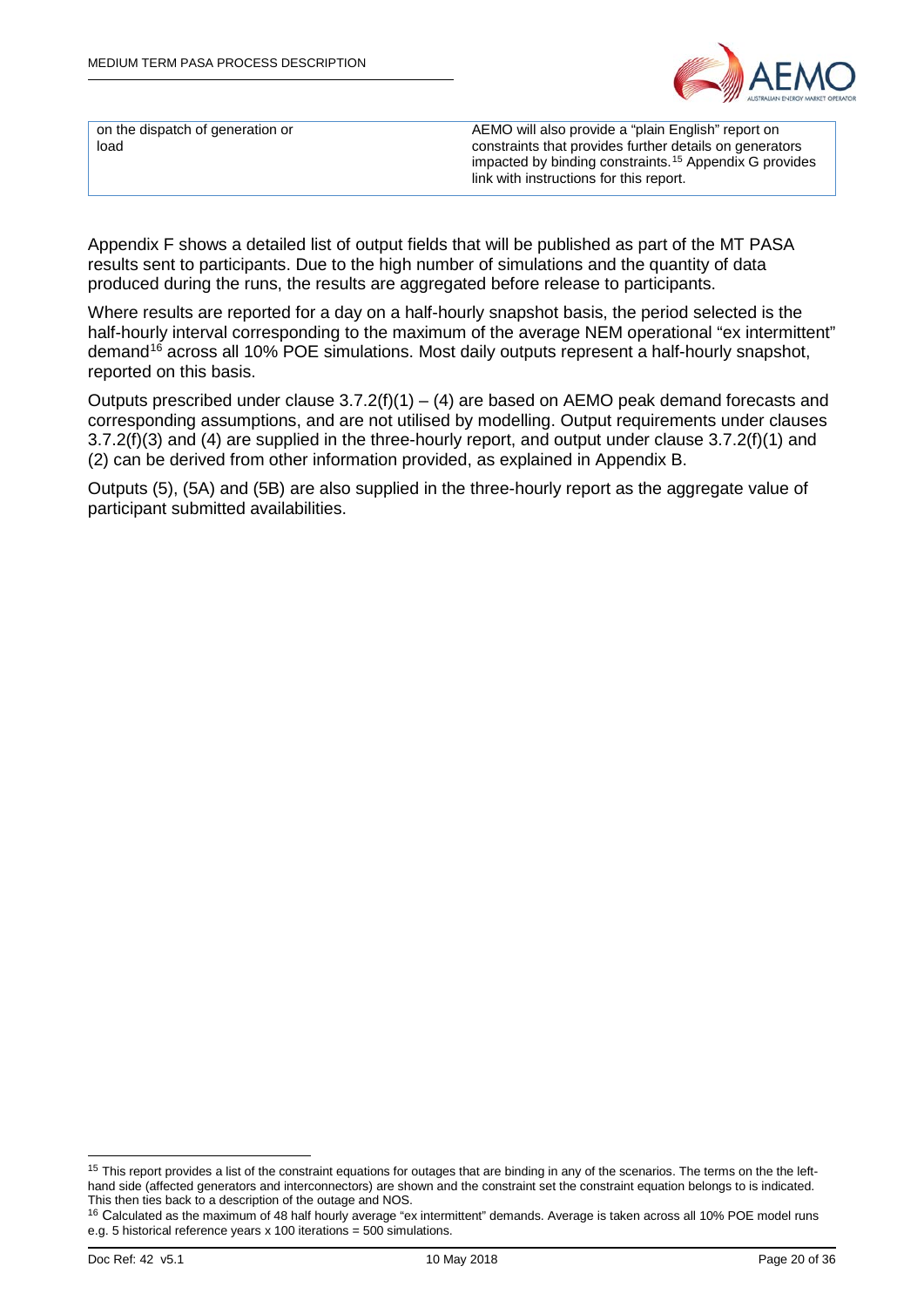

# <span id="page-20-0"></span>**Appendix A: MT PASA Process Architecture**

*Figure 2: MT PASA data flows*



The MT PASA process operates as follows:

- 1. The valid *Registered Participant* bids are loaded into tables in the central Market Management System (MMS) Database. Bid acknowledgements are returned to *Registered participants*.
- 2. All relevant input data is consolidated by the MT PASA Case Loader for loading into the Reliability and LOLP models. This includes information from participant bids, network limits and outages, generator parameters, hydro modelling information and model configuration details.
- 3. The MT PASA Case Loader populates the input models for the Reliability and LOLP runs and activates the modelling simulations in Azure.
- 4. The MT PASA Solution Aggregator then aggregates the modelling results which are merged into a file for transfer out of Azure into the Solution Loader.
- 5. The Solution Loader loads the file into output tables in the NEM database (WARE).
- 6. The MT PASA NEM report file is then created from the input information and solution information.
- 7. The new MT PASA files are reformatted according to the MMS Data Model (MMSDM) and sent to each *Registered Participant.*
- 8. The visualisations are created from the solution tables, and can be accessed via [https://portal.prod.nemnet.net.au/.](https://portal.prod.nemnet.net.au/)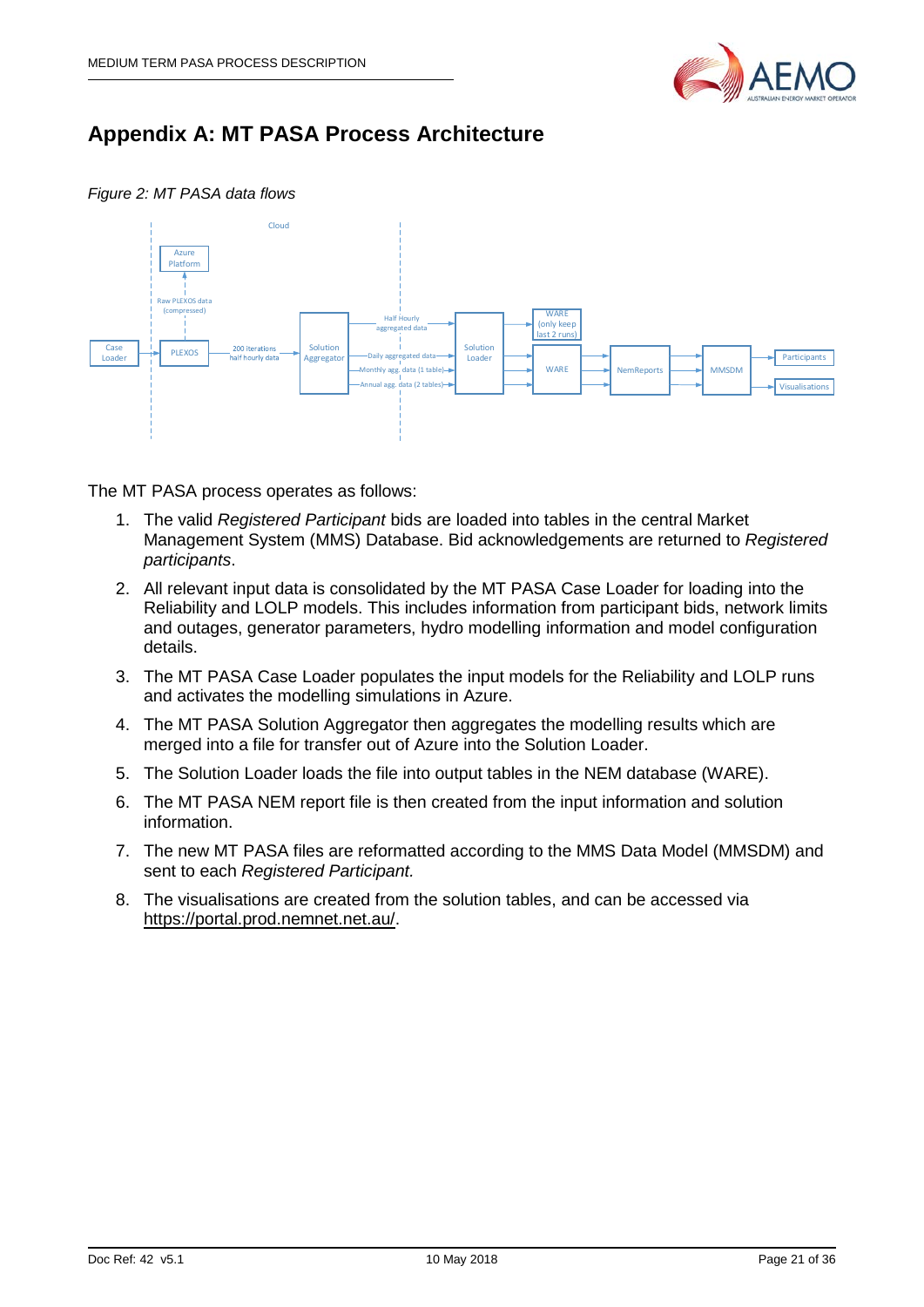

# <span id="page-21-0"></span>**Appendix B: Medium Term Demand Forecasting Process**

MT PASA modelling is based on operational demand forecasts. [Figure 3](#page-21-1) gives a pictorial definition of this demand. Participant bids are received on as "as generated" basis, while demand forecasts are created on a "sent-out" basis. The difference between the two is the auxiliary load – the station load that supports the operation of the power station.

The estimated auxiliary load is automatically calculated during the modelling as a fixed percentage of "as generated power". The information supplied to the model is based on ACIL Allen's Fuel and Technology Cost Review Data which can be found in AEMO's Modelling Assumptions database<sup>[17](#page-21-2)</sup>. The overall auxiliary load is therefore dependent on the particular dispatch configuration in each simulation as all generator types have varying levels of auxiliary load.

<span id="page-21-1"></span>



## **Reliability Run Demand Traces**

The methodology for creating "as sent out" half hourly demand trace inputs for modelling is covered below:

- Representative traces are obtained using at least five years of historical data.
- Future Liquefied Natural Gas (LNG) export demand is assumed to have a flat profile across the year and is added to the future Queensland demand traces.
- Projections of future levels of annual underlying energy consumption and maximum demand in each region are obtained from the most recent NEFR.
- Derived operational traces (with rooftop PV added) are "grown" to represent future energy consumption and maximum demand.
- Forecast rooftop PV is subtracted from the grown trace and retained for separate reporting.
- The assumed impact of behind-the-meter battery storage is also incorporated.

<span id="page-21-2"></span> <sup>17</sup> http://www.aemo.com.au/-/media/Files/XLS/Fuel\_and\_Technology\_Cost\_Review\_Data\_ACIL\_Allen.xlsx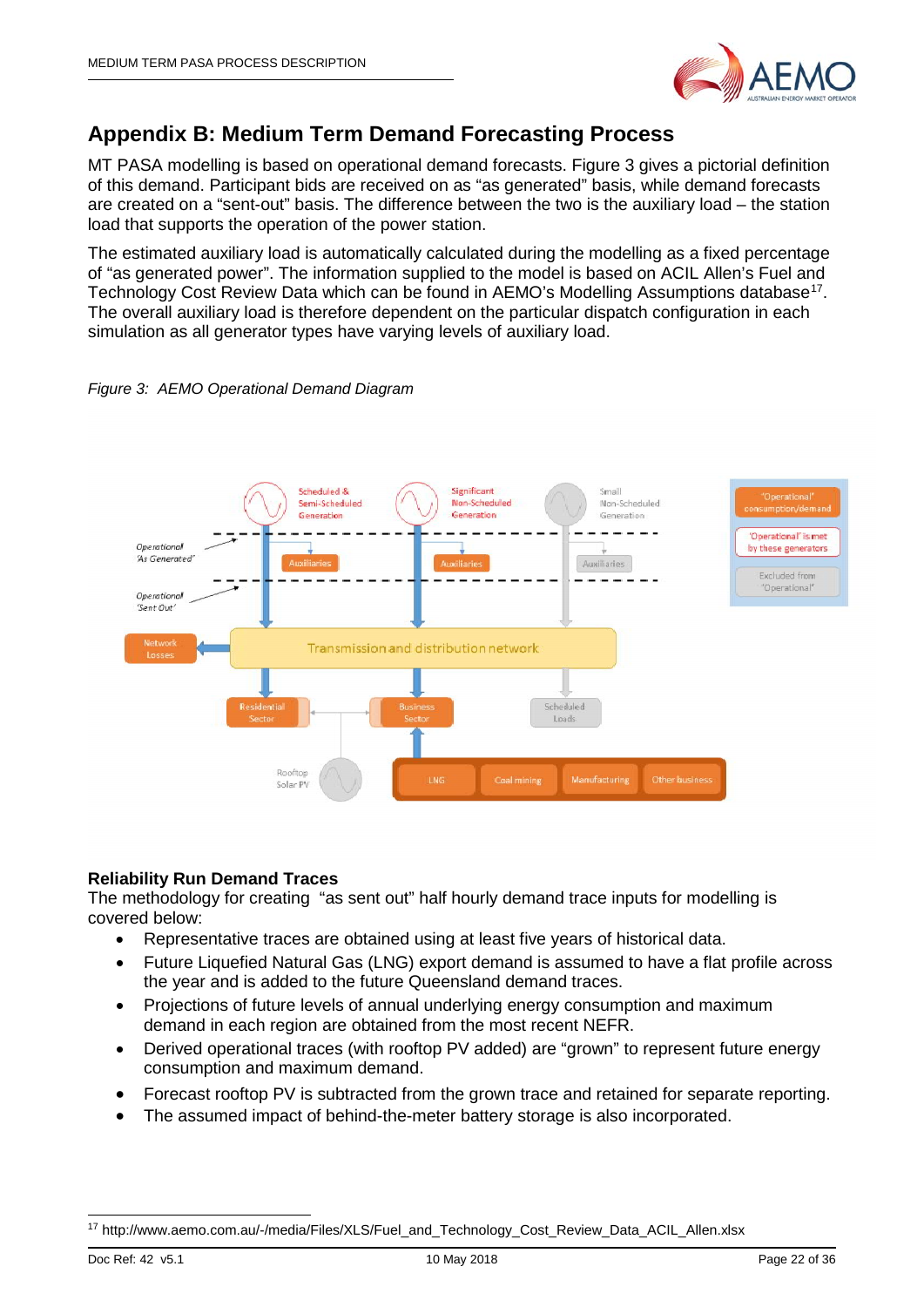

# **Loss of Load Probability Run Demand Traces**

The LOLP run uses abstract operational demand and intermittent generation traces that assume high demand and low intermittent generation weather conditions on every day. The abstract traces for each region are developed as follows:

- For each historical reference year (e.g. 2014/15), take the forecast 10% POE operational demand trace (the same one used for the Reliability Run).
- Determine the regional total of intermittent generation in the same reference year, by aggregating the individual intermittent generation traces, taking into account the size/timings of committed new entrants.
- Subtract total regional intermittent generation from demand for that particular reference year to determine a regional "ex intermittent" demand trace.
- For each month/subset of a month<sup>[18](#page-22-0)</sup> and day-of-week<sup>[19](#page-22-1)</sup> type, find the maximum half-hour operational "ex intermittent" demand value across the historical reference years and record the date (day and year).

| Date & Time of<br><b>Maximum Ex</b><br><b>Intermittent</b><br>demand for<br><b>Month</b> | Day of Week | <b>Historical</b><br><b>Reference</b><br>Year | <b>Operational</b><br>Demand (MW) | <b>Intermittent</b><br>Demand (MW) | <b>Ex Intermittent</b><br>Demand (MW) |
|------------------------------------------------------------------------------------------|-------------|-----------------------------------------------|-----------------------------------|------------------------------------|---------------------------------------|
| 19/02/2018 17:00                                                                         | Monday      | 1213                                          | 3,221                             | 395                                | 2,826                                 |
| 06/02/2018 16:00                                                                         | Tuesday     | 910                                           | 3,311                             | 555                                | 2,756                                 |
| 07/02/2018 17:00                                                                         | Wednesday   | 1617                                          | 3,350                             | 276                                | 3,074                                 |
| 08/02/2018 18:00                                                                         | Thursday    | 1617                                          | 3,197                             | 227                                | 2,971                                 |
| 23/02/2018 17:00                                                                         | Friday      | 1112                                          | 3,191                             | 321                                | 2,870                                 |
| 24/02/2018 18:00                                                                         | Saturday    | 1112                                          | 3,119                             | 218                                | 2,902                                 |
| 25/02/2018 17:00                                                                         | Sunday      | 1415                                          | 3,120                             | 180                                | 2,940                                 |

#### *Table 4: Example: Maximum dates and times for Ex Intermittent Demand in February*

- For each date selected above, record the level of operational "ex intermittent" demand, and intermittent generation availability for each intermittent generator in each of the 48 half hours within the day, from the corresponding reference year forecast traces.
- Construct the abstract operational demand and individual intermittent generation traces repeating values for each day-of-week type (Monday to Sunday) in the month.

# **MT PASA Weekly Energy**

The most probable weekly energy requirement is specified in Clause 3.7.2(f)(4). It is calculated from the historical reference year half-hourly 50% POE operational "sent-out" demand traces produced for the Reliability Run.

For each demand trace, the weekly energy is calculated as the sum of the half-hourly energy in the week divided by two<sup>[20](#page-22-2)</sup>. The average weekly energy across the traces is reported.

<span id="page-22-0"></span><sup>&</sup>lt;sup>18</sup> Smaller time periods may be used to account for holidays e.g. Christmas, and to better represent months where the early weeks are demonstrably different than later months based on historical demand patterns.

<span id="page-22-2"></span><span id="page-22-1"></span> $19$  Each day of the week is considered separately – i.e. all Mondays are considered together, then all Tuesdays etc. <sup>20</sup> Division by two is needed as we are summing half hourly demand values.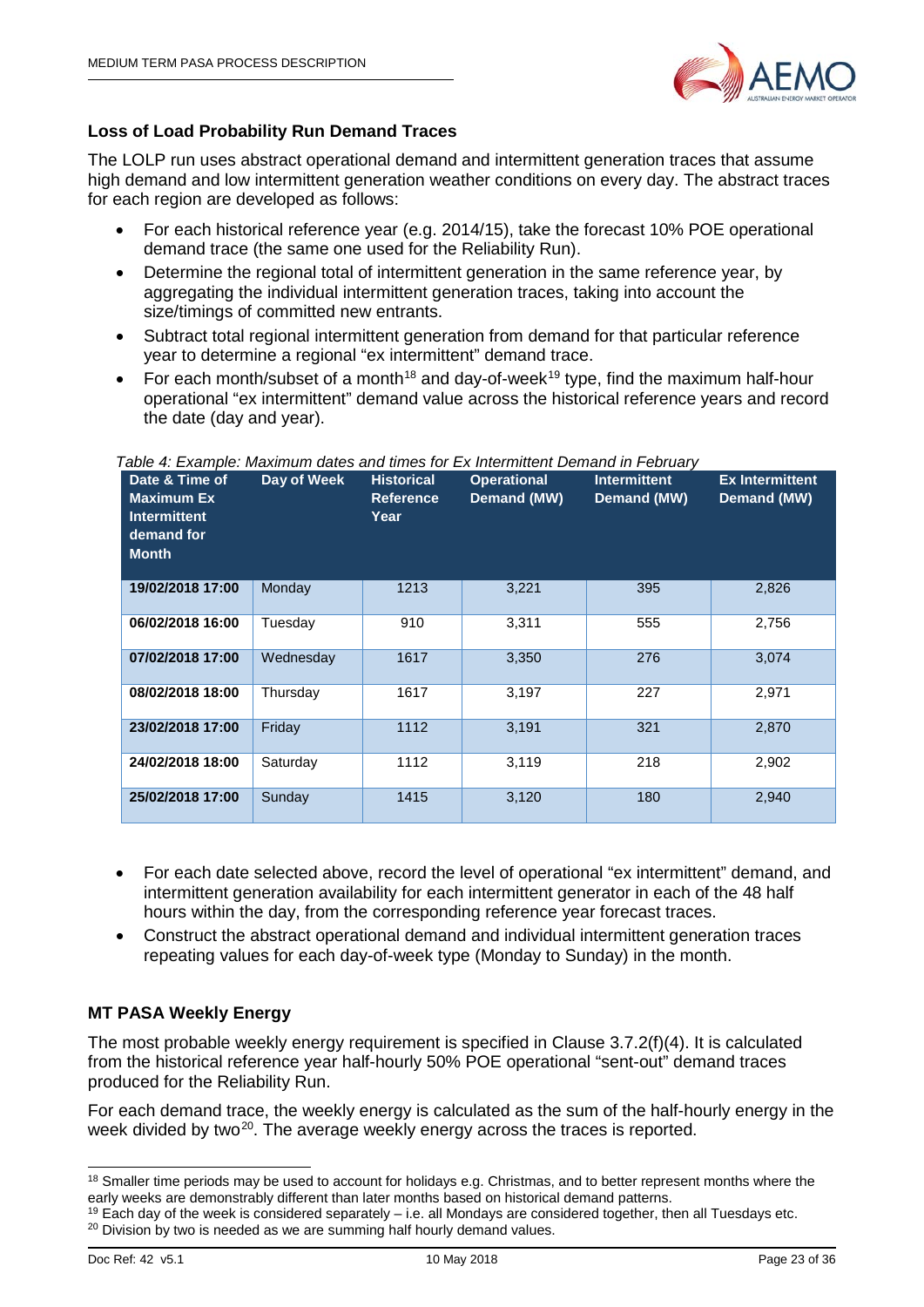

## **MT PASA Daily Peak Demand Traces**

Under clauses 3.7.2(f)(1) to (3), AEMO is required to report the forecasts for 10% POE and 50% POE peak demand met by scheduled and semi-scheduled generators (1), non-scheduled aggregate MW allowance (2) and native demand (3) on a daily basis. These demand forecasts are derived for reporting purposes only, they are not used in either the Reliability Run or the LOLP run.

[Figure 4](#page-23-0) shows the relationship between the regional native demand published in the National Electricity Forecasting Report (NEFR) and the daily demand categories required to be published under the Rules.

<span id="page-23-0"></span>*Figure 4: Native demand components[21](#page-23-1)*



The abstract demand traces used for the LOLP run are not directly comparable to 10% POE daily demand met by scheduled and semi-scheduled generators due to a different treatment of intermittent generation. LOLP traces consider historical output of large non-scheduled generation (i.e. not including small non-scheduled generators) at times of high "ex intermittent" demand.

MT PASA daily peak demand forecasts (3.7.2(f)(1)) are produced in three steps:

- Step 1 Derive regional daily peak native demand profiles  $(3.7.2(f)(3))$  using NEFR native summer/winter demand as the basis (reported in three-hourly report).
- Step 2 Calculate aggregated MW allowance for large non-scheduled generation as the difference between reported total intermittent generation and total semi-scheduled generation. Derive aggregated MW allowance for small non-scheduled generation based on NEFR forecasts).
- Step 3 Derive regional daily peak demand profiles for MT *PASA* (3.7.2(f)(1)) by subtracting the demand met by large and small non-scheduled generation from the regional daily native peak demand profiles determined in Step 1.

<span id="page-23-1"></span><sup>&</sup>lt;sup>21</sup> Yarwun is considered to be non-scheduled generation for reporting and is included in the small non-scheduled generation value, but is also modelled explicitly as a scheduled generation.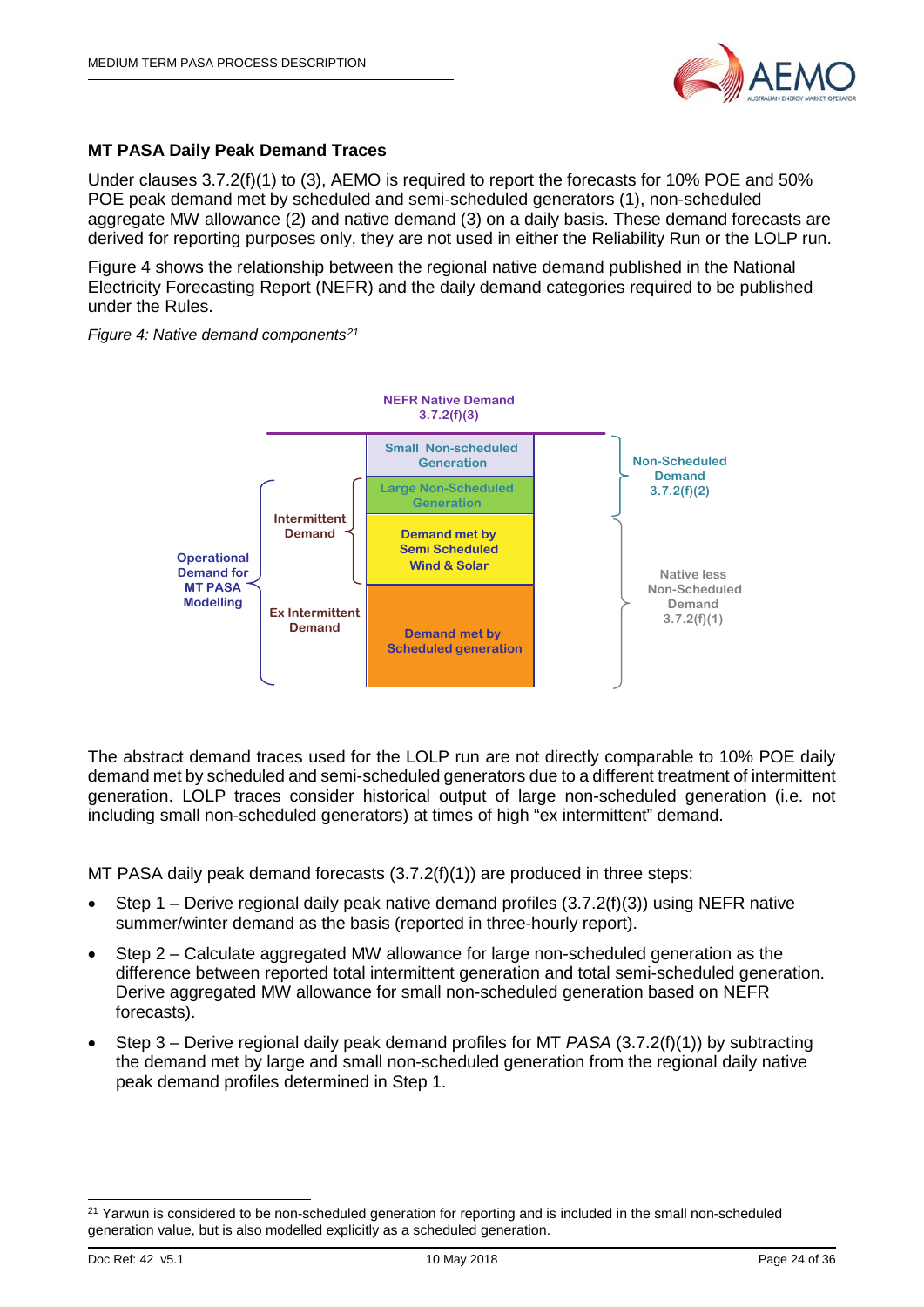



*Figure 5: Method of developing reported MT PASA daily demand forecasts*

*\* Difference between TOTALINTERMITTENTGEN50 and TOTALSEMISCHEDULEDGEN50*

#### **Step 1**

<span id="page-24-0"></span>The weekly factor profile represents a normalised set of factors (i.e. one factor for each week in the year) determined by taking the ratios of actual maximum weekly demand to the seasonal demand published in NEFR for the given historical year. The normalised set of factors are derived taking historical demand and temperature data into consideration. Refer [Figure 6](#page-24-0) below. Note that AEMO uses historical data for past ten years for these steps.



*Figure 6: Development of weekly factor profile*

The weekday factor profile represents the ratios of daily maximum demand to the maximum demand of each week in a year. Weekday factors are derived taking historical daily peak demand data as well as regional public holidays for the past ten years into consideration. The weekday factors are used consistently across all weeks of the forecast period when MT *PASA* demand forecasts are produced.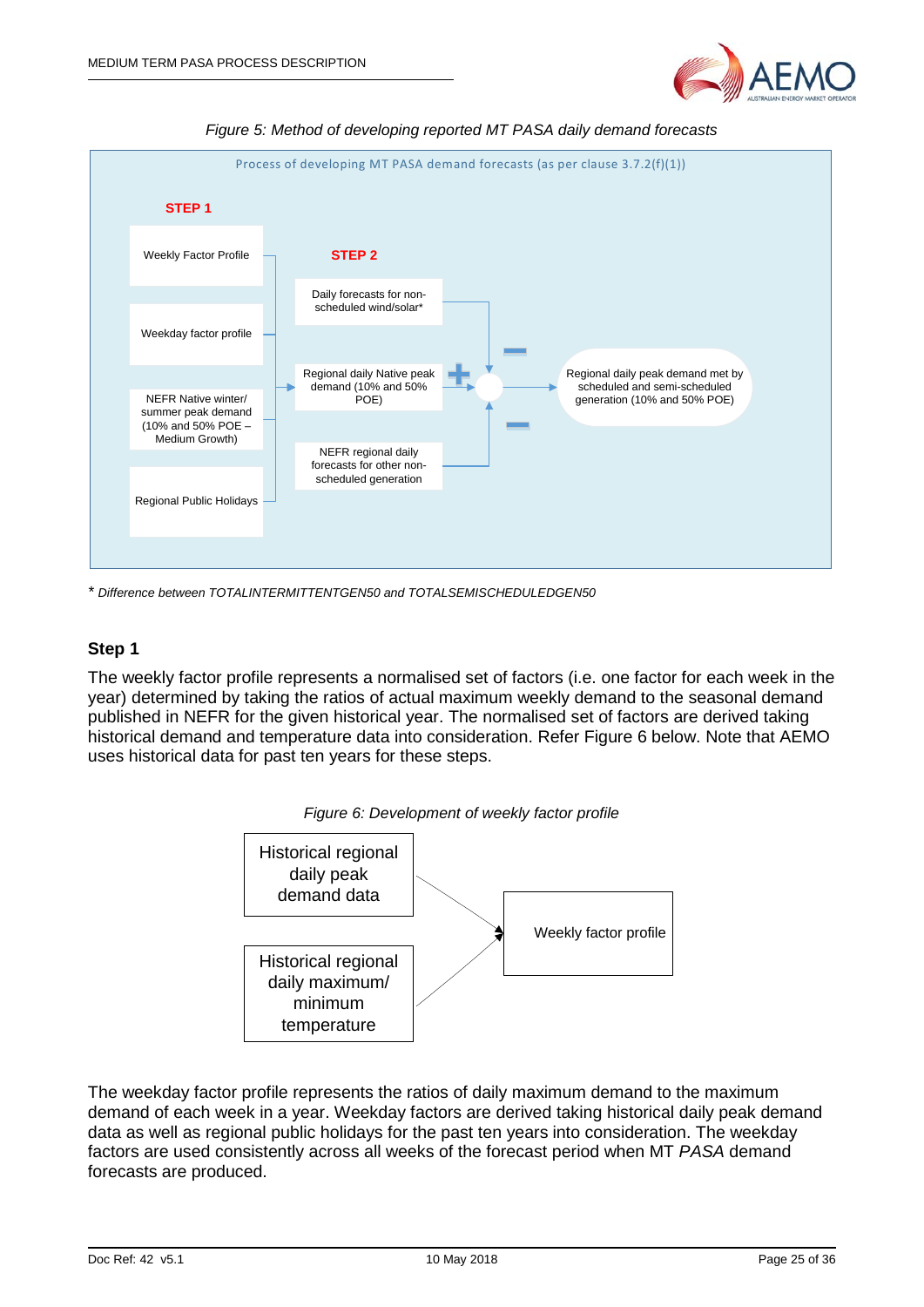





## **Step 2**

Non-scheduled demand represents the demand met by both small and large non-scheduled generation. The small non-scheduled demand is supplied through the NEFR as an annual summer and winter figure<sup>22</sup> and through the *NONSCHEDULEDGENERATION* field in the three-hourly report. The large non-scheduled demand is dervied by calculating the difference between intermittent generation and semi-scheduled generation in the Reliability Run (see MT PASA output tables, Appendix F).

## **Step 3**

Step 3 consists of deriving the regional 10% POE and 50% POE daily peak demand profiles met by scheduled and semi-scheduled generations (Clause 3.7.2.(f)(1)) by subtracting non-scheduled demand (step 2) from native demand (step 1).

<span id="page-25-0"></span> <sup>22</sup> http://forecasting.aemo.com.au/Electricity/MaximumDemand/Operational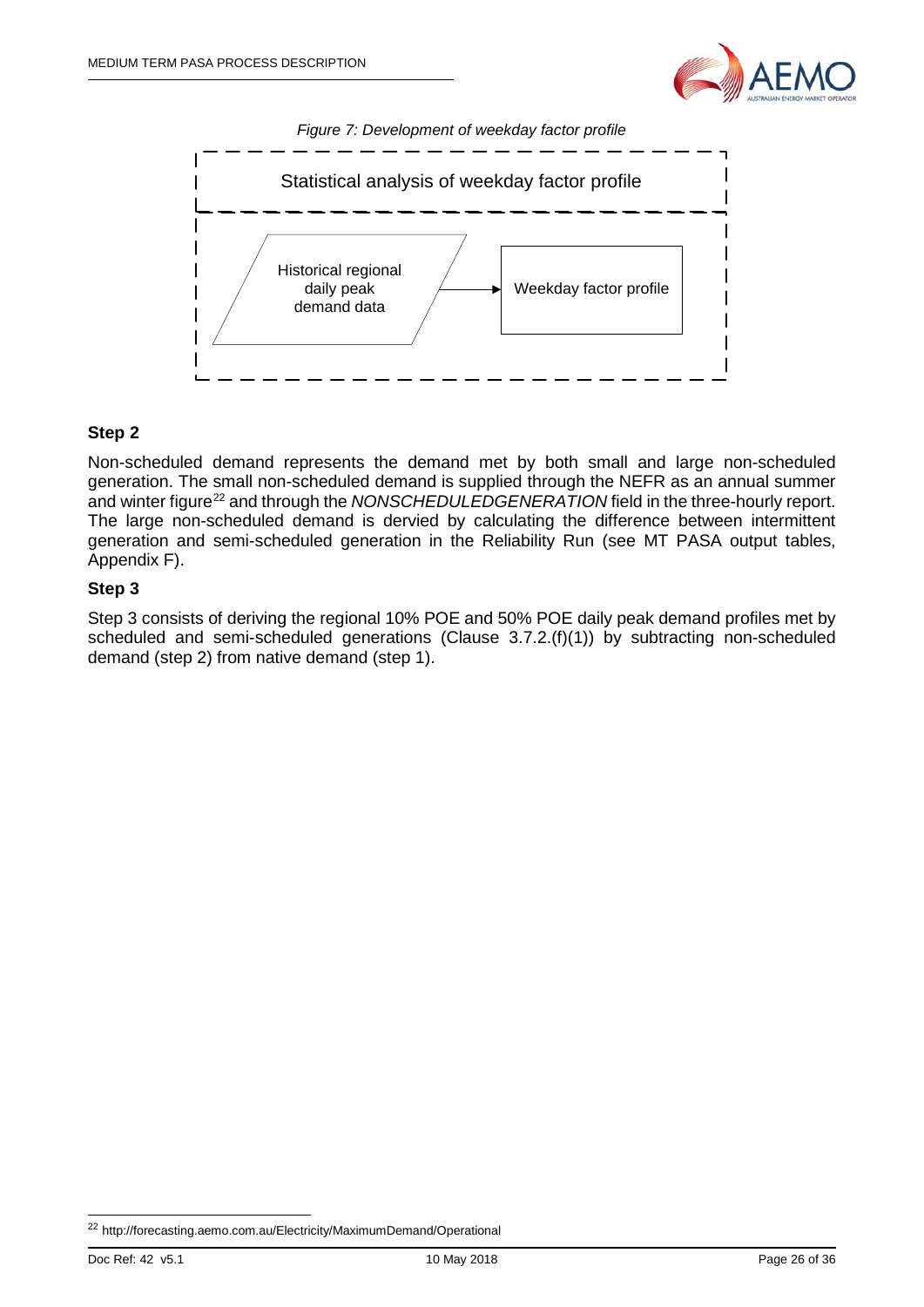# <span id="page-26-0"></span>**Appendix C: Pain Sharing**

The pain sharing principle of the NEM states that load shedding should be spread pro rata throughout interconnected regions when this would not increase total load shedding. This is to avoid unfairly penalising one region for a supply deficit spread through several interconnected regions.

Specifically, the Equitable Load Shedding Arrangement<sup>[23](#page-26-1)</sup> states "as far as practicable, any reductions, from load shedding as requested by AEMO and/or mandatory restrictions, in each region must occur in proportion to the aggregate notional demand of the effective connection points in that region, until the remaining demand can be met, such that the power system remains or returns (as appropriate) initially to a satisfactory operating state."

It is open to interpretation whether the pain sharing principles should apply over the annual period, or be more literally applied to each half-hour period where USE may be projected, irrespective of previous incidents. One may argue that, for planning purposes, pain sharing should aim to equalise USE across all NEM regions over the year, taking account of localised USE events that have already occurred. This would be consistent with implementation of the *reliability standard*, using pain sharing to keep load shedding in all regions to less than 0.002% where possible.

Irrespective of the interpretation of the principle, the EY Report on MT PASA stated that pain sharing is problematic in models, since shifting USE between regions will almost inevitably change interconnector losses, generally increasing the total quantity of USE. Since the purpose of MT PASA is to accurately assess USE, EY recommended that pain sharing be considered a non-core component of MT PASA design.

AEMO considers that the interests of the markets are best served by providing an accurate assessment of USE in any region, where shortfall occurs to encourage efficient locational investment signals.

Application of pain sharing to MT PASA modelling results has the potential to obscure the true state of supply issues in a region and thus will not be incorporated into the reliability assessments.

<span id="page-26-1"></span> <sup>23</sup> [http://www.aemc.gov.au/getattachment/deafe4fa-c992-4c34-bb74-c8d83cd1ba67/Guidelines-for-Management-of-Electricity-Supply-](http://www.aemc.gov.au/getattachment/deafe4fa-c992-4c34-bb74-c8d83cd1ba67/Guidelines-for-Management-of-Electricity-Supply-Sh.aspx)[Sh.aspx](http://www.aemc.gov.au/getattachment/deafe4fa-c992-4c34-bb74-c8d83cd1ba67/Guidelines-for-Management-of-Electricity-Supply-Sh.aspx)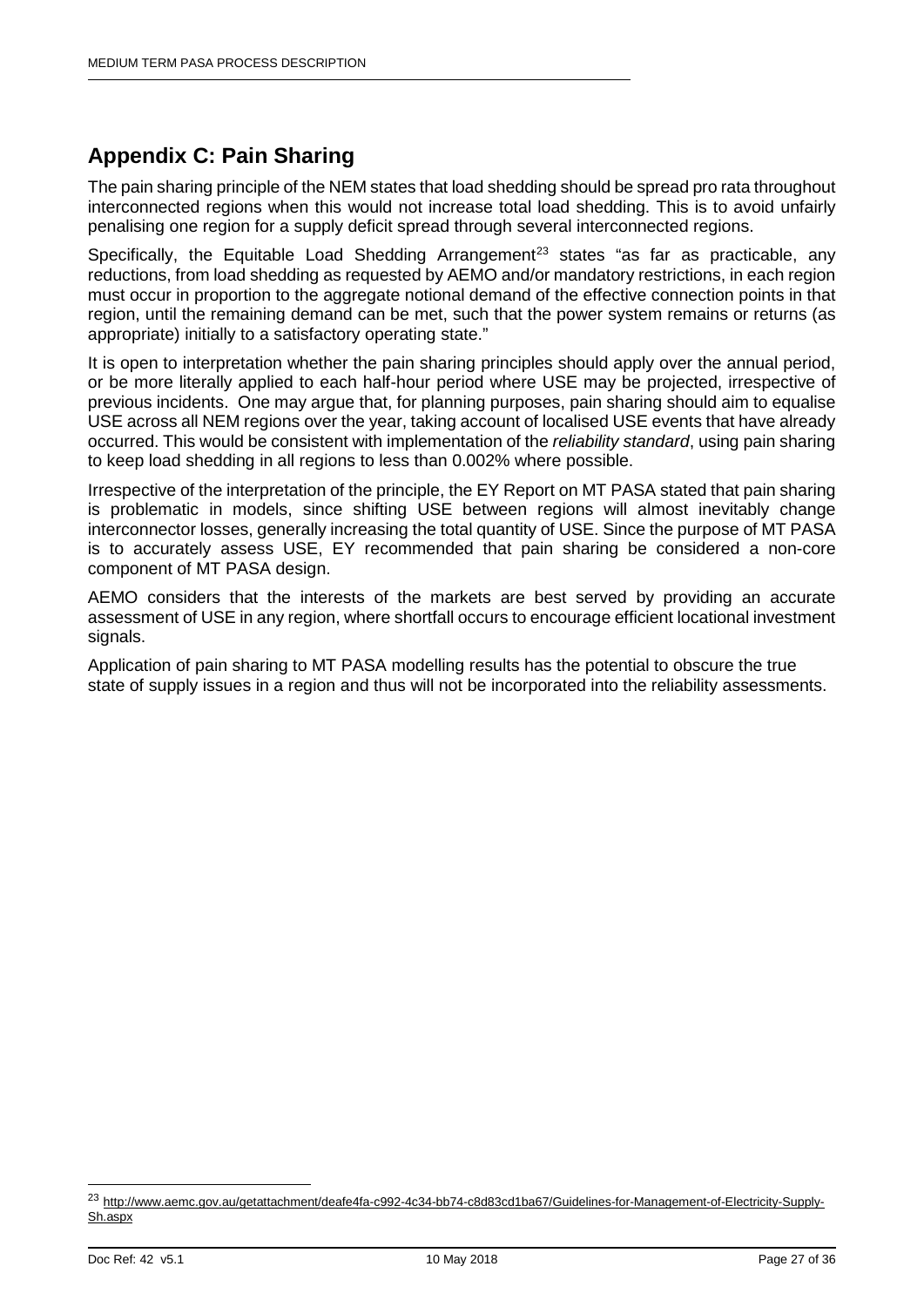# <span id="page-27-0"></span>**Appendix D: Calculation of Transfer Limits**

Interconnector transfer capabilities in the presence of outages are calculated by examining the results of the MT PASA Reliability Runs according to the following process:

- Obtain the static import and export rating for each interconnector.
- Examine each binding constraint that has the interconnector term on the LHS.
- Move all non-interconnector terms to RHS and calculate RHS value based on dispatch outcomes.
- Divide the constraints RHS value by the coefficient of the interconnector term on the LHS.
- Positive values refer to an export limit, negative values are imports.
- Set the interconnector limit for a given Monte-Carlo sample equal to the minimum value from all relevant constraints.

To assess whether interconnector flow is binding for import or export, the following logic is used:

1. Examine list of constraints before they are put into simulation.

2. Flag a group of those constraints as 'Interconnector export limiting' (defined as a constraint with an interconnector term on LHS and a positive interconnector term factor) -> do this for each interconnector ID.

3. Flag a group of those constraints as 'Interconnector import limiting' (defined as a constraint with an interconnector term on LHS and a negative interconnector term factor) -> do this for each interconnector ID.

For each flagged group of constraints, perform the following aggregation logic for the probabilities:

PROBABILITYOFBINDINGEXPORT = [Count of all iterations in a specific demand POE level and time period that have a constraint with both Constraint.HoursBinding>0 and is flagged as 'Interconnector export limiting' for that interconnector id] / [Total number of Iterations]

PROBABILITYOFBINDINGIMPORT = [Count of all iterations in a specific demand POE level and time period that have a constraint with both Constraint.HoursBinding>0 and is flagged as 'Interconnector import limiting' for that interconnector id] / [Total number of Iterations]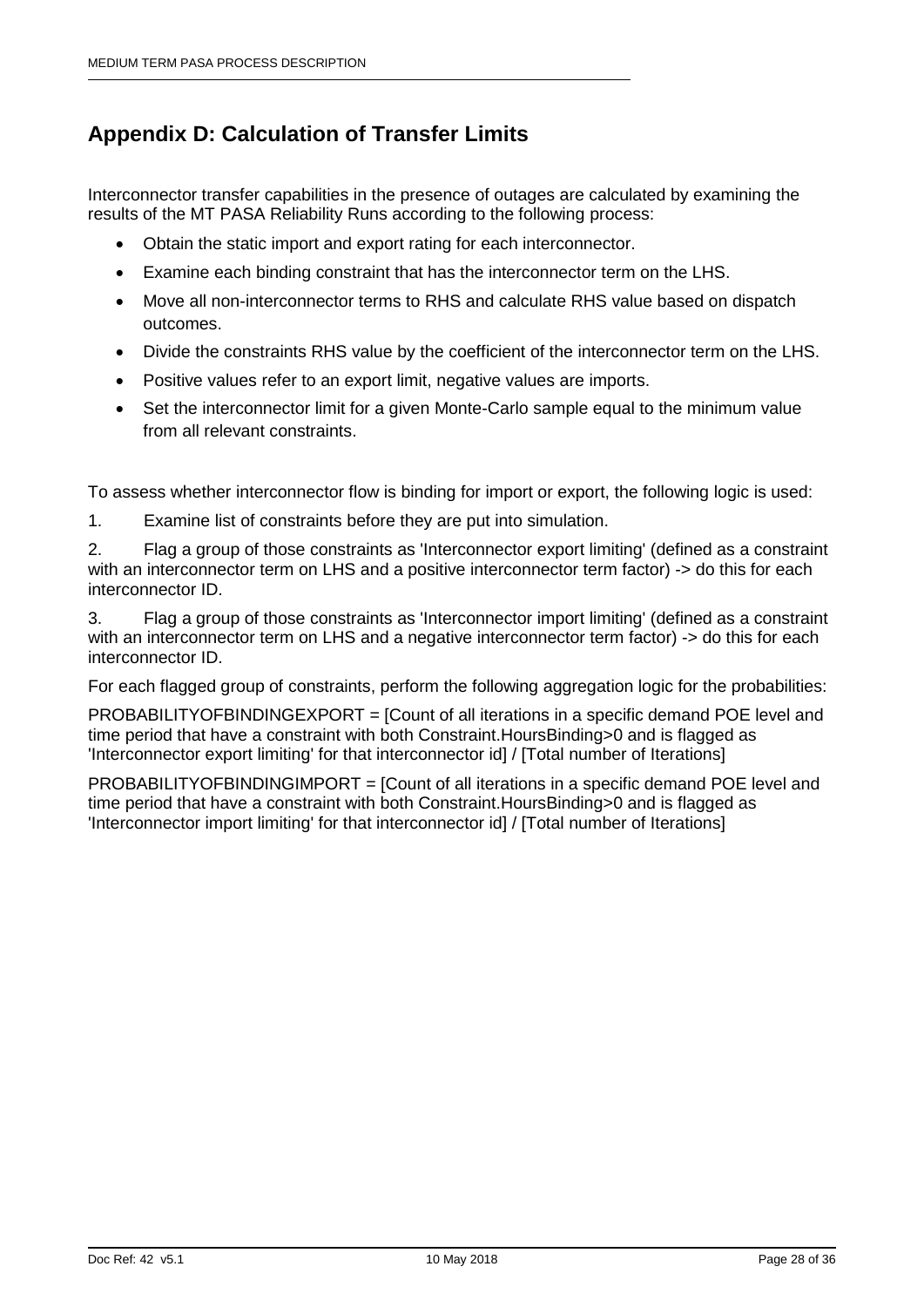# <span id="page-28-0"></span>**Appendix E: Graphical Outputs**

The following charts represent outputs that will be available on the AEMO website following each MT PASA run. They are based on "mock data" and do not represent real modelling outcomes. The charts in this Appendix are interpretative only.

[Figure 8](#page-28-1) shows the output from the Reliability Run that indicates whether the *reliability standard* can be met in each region for each year of the reliability assessment. The red line indicates the *reliability standard*, so any bars that exceed the *reliability standard* indicate a *low reserve condition* exists.



<span id="page-28-1"></span>*Figure 8: Assessment of Reliability Standard*

[Figure 9](#page-28-2) shows the distribution of unserved energy (USE) across a year and is intended to give information on the range of USE outcomes observed in each simulation run conducted for different demand POE levels. The chart indicates that approximately 40% of simulation runs under 10% POE conditions showed the *reliability standard* was breached, while less than 10% of simulation runs at the 50% POE level reported a breach of the *reliability standard*.

<span id="page-28-2"></span>*Figure 9: Annual Distribution of Unserved Energy (User to select Region and Year)*

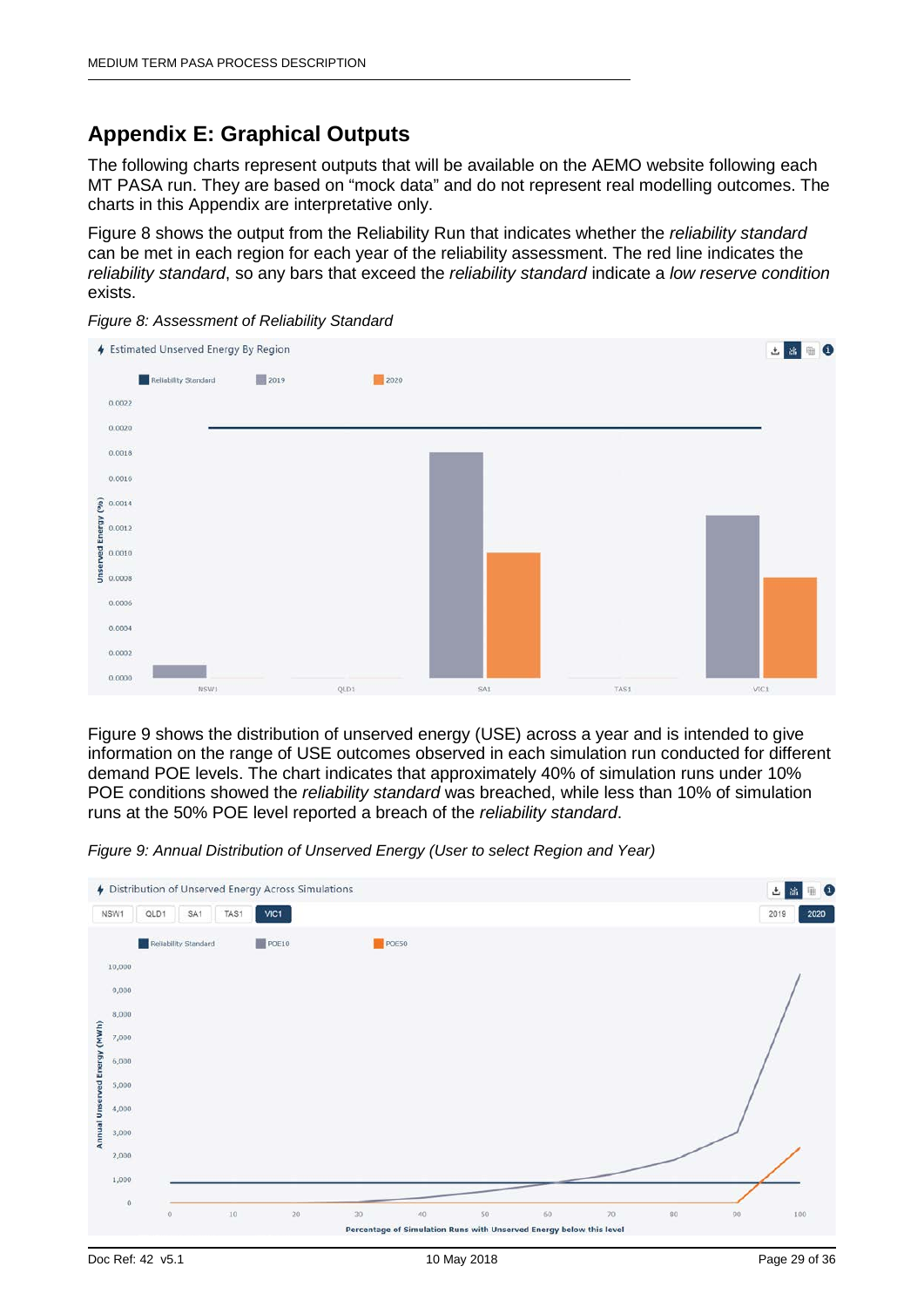[Figure 10](#page-29-0) shows the distribution of the size of USE events seen in each month in boxplot format. Only those periods where USE was greater than zero are shown on the plot. The boxes represent the  $25<sup>th</sup> - 75<sup>th</sup>$  percentiles of USE (the median line is in the middle of the box) when comparing the total monthly USE for each simulation run. The whiskers show the minimum and maximum values observed across the simulations.



<span id="page-29-0"></span>*Figure 10: Size of Unserved Energy events by month (User to select POE Demand Level, Region and Year)*

[Figure 11](#page-29-1) gives more detailed insight into the USE observed through modelling outcomes by considering the frequency of events as well as the expected size of the USE events. In this chart it can be seen that when comparing the modelling outcomes for 50% POE and 10% POE conditions, there are more frequent USE events of a larger magnitude under 10% POE conditions compare to 50% POE conditions.

<span id="page-29-1"></span>

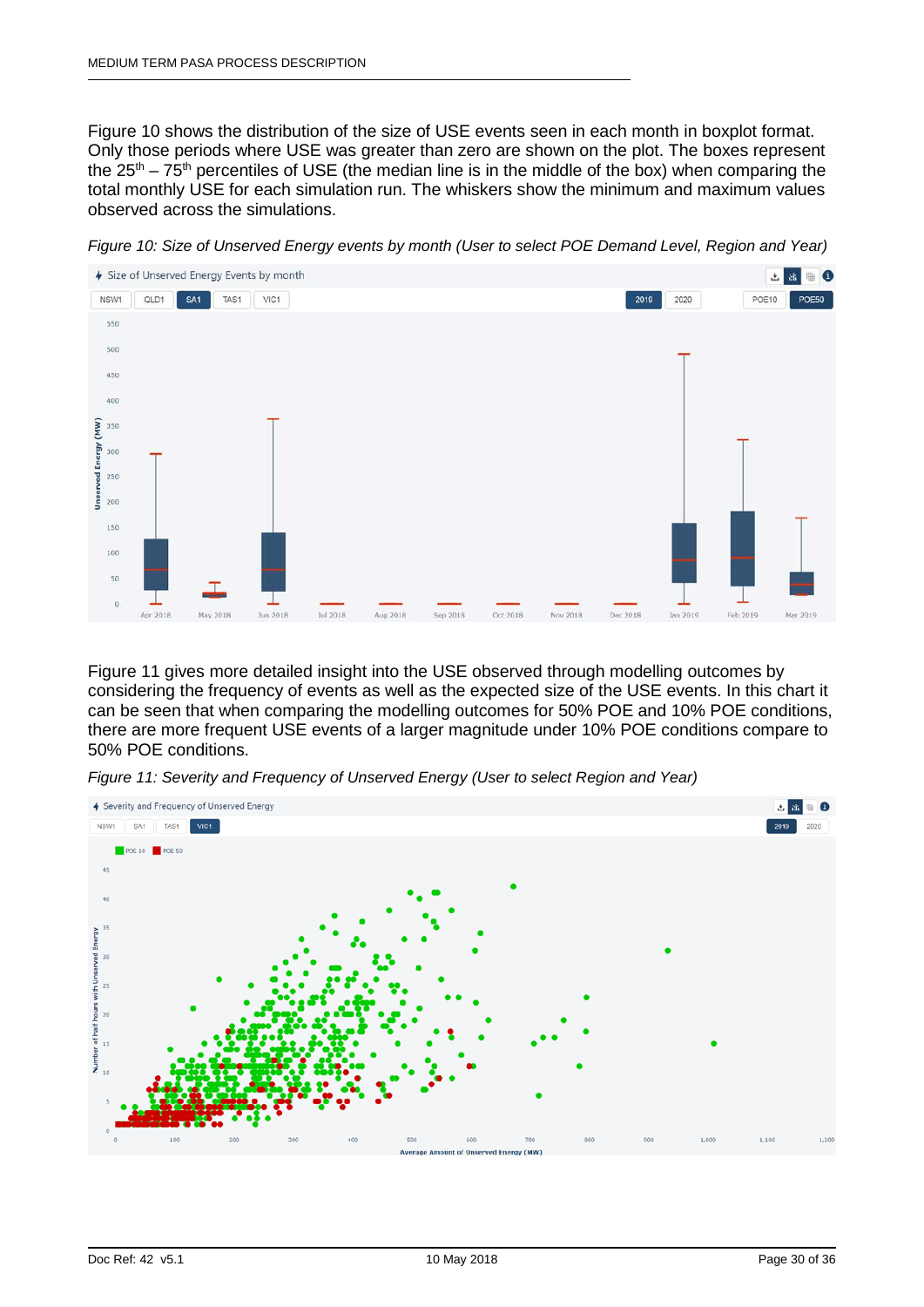[Figure 12](#page-30-0) shows the average interconnector capacity limits (averaged across the Monte-carlo simulations) in the presence of network outages as well as a half-hourly snapshot of flow on the interconnector.



<span id="page-30-0"></span>*Figure 12: Interconnector Flow Limits (User to select Interconnector)* 

[Figure 13](#page-30-1) shows the output from the LOLP run. The grey area shows the scheduled generation availability according to MT PASA bids. The black line shows the operational demand trace calculated for the LOLP run with the associated intermittent generation (orange area). The top line represents the total available nameplate capacity (both scheduled and intermittent).

The Daily LOLP index shown at the bottom of the chart indicates the periods at risk of loss of load under extreme weather conditions. Periods of relatively high LOLP should be avoided if possible when scheduling maintenance. The LOLP is colour coded according to the extent of USE expected in that half hour with the highest loss of load in each day. Red indicates that the magnitude is high (greater than 400MW), orange that the magnitude is moderate (between 150 and 400 MW) and yellow that the magnitude is low (less than 150 MW).



<span id="page-30-1"></span>*Figure 13: Supply demand breakdown & maintenance period overview from LOLP Run (User to select Region and Year)*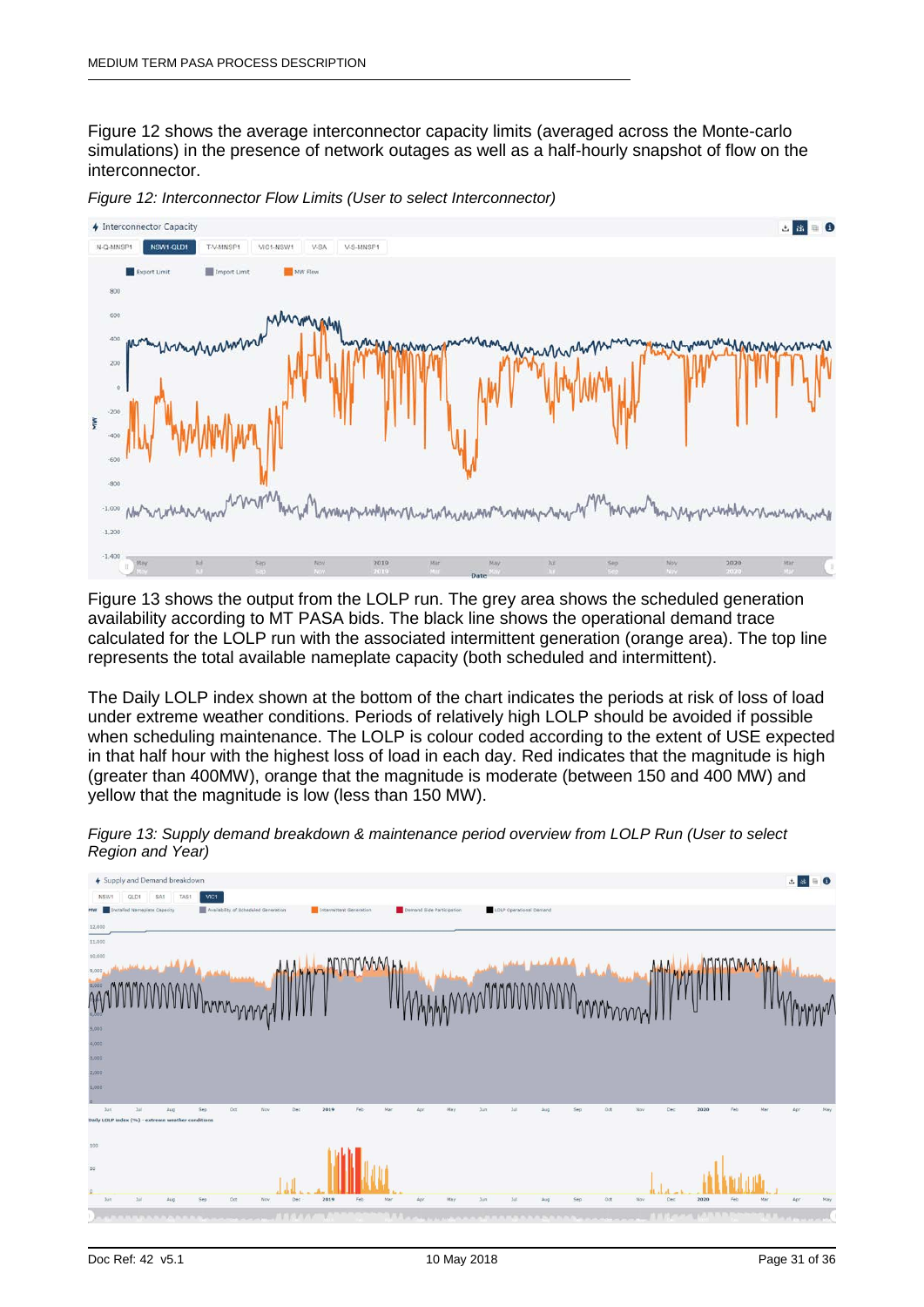# <span id="page-31-0"></span>**Appendix F: MT PASA Output Tables**

| <b>COLUMN_NAME</b>            | <b>DATA TYPE</b>                                 | <b>DESCRIPTION</b>                                                                                                                                                                                              |
|-------------------------------|--------------------------------------------------|-----------------------------------------------------------------------------------------------------------------------------------------------------------------------------------------------------------------|
| MTPASA_CONSTRAINTRESULT       |                                                  |                                                                                                                                                                                                                 |
| RUN DATETIME                  |                                                  | Date processing of the run begins                                                                                                                                                                               |
| RUN NO                        |                                                  | Unique run id                                                                                                                                                                                                   |
| <b>RUNTYPE</b>                |                                                  | Type of run. Always RELIABILITY                                                                                                                                                                                 |
| DEMAND POE                    |                                                  | Demand POE type used. Values are POE10                                                                                                                                                                          |
| DAY                           |                                                  | Day this result is for                                                                                                                                                                                          |
| CONSTRAINTID                  |                                                  | The unique identifier for the constraint. Only binding or violating<br>constraints are reported                                                                                                                 |
| EFFECTIVEDATE                 |                                                  | The effective date of the constraint used                                                                                                                                                                       |
| <b>VERSIONNO</b>              |                                                  | The version of the constraint used                                                                                                                                                                              |
| <b>PERIODID</b>               |                                                  | Half hourly period reported, selected as period of maximum NEM<br>operational "ex intermittent" demand (calculated as maximum of<br>"ex intermittent" demands, averaged over reference years and<br>iterations) |
| <b>PROBABILITYOFBINDING</b>   | Snapshot - half hourly (NEM<br>Max)              | Proportion of a constraint binding across iterations and reference<br>years                                                                                                                                     |
| <b>PROBABILITYOFVIOLATION</b> | Snapshot - half hourly (NEM<br>Max)              | Proportion of a constraint violating across iterations and reference<br>years                                                                                                                                   |
| CONSTRAINTVIOLATION90         | Snapshot - half hourly (NEM<br>Max)              | The 90% percentile violation degree for this constraint, across<br>iterations and reference years (MW)                                                                                                          |
| CONSTRAINTVIOLATION50         | Snapshot - half hourly (NEM<br>Max)              | The 50% percentile violation degree for this constraint, across<br>iterations and reference years (MW                                                                                                           |
| CONSTRAINTVIOLATION10         | Snapshot - half hourly (NEM<br>Max)              | The 10% percentile violation degree for this constraint, across<br>iterations and reference years (MW)                                                                                                          |
| LASTCHANGED                   |                                                  | Date the report was created                                                                                                                                                                                     |
| MTPASA_CONSTRAINTSUMMARY      |                                                  |                                                                                                                                                                                                                 |
| RUN_DATETIME                  |                                                  | Date processing of the run begins                                                                                                                                                                               |
| RUN_NO                        |                                                  | Unique run id                                                                                                                                                                                                   |
| <b>RUNTYPE</b>                |                                                  | Type of run. Always RELIABILITY                                                                                                                                                                                 |
| DEMAND POE                    |                                                  | Demand POE type used. Values are POE10                                                                                                                                                                          |
| DAY                           |                                                  | Day this result is for                                                                                                                                                                                          |
| CONSTRAINTID                  |                                                  | The unique identifier for the constraint. Only binding or violating<br>constraints are reported                                                                                                                 |
| EFFECTIVEDATE                 |                                                  | The effective date of the constraint used                                                                                                                                                                       |
| VERSIONNO                     |                                                  | The version of the constraint used                                                                                                                                                                              |
| AGGREGATION PERIOD            | Snapshot - half hourly<br>peak/shoulder/off-peak | Period data is aggregated over. Values are PEAK, SHOULDER,<br>OFFPEAK or PERIOD                                                                                                                                 |
| <b>CONSTRAINTHOURSBINDING</b> | Snapshot - half hourly<br>peak/shoulder/off-peak | Constraint hours binding for period                                                                                                                                                                             |
| LASTCHANGED                   |                                                  | Date the report was created                                                                                                                                                                                     |
| MTPASA_INTERCONNECTORRESULT   |                                                  |                                                                                                                                                                                                                 |
| RUN_DATETIME                  |                                                  | Date processing of the run begins                                                                                                                                                                               |
| RUN_NO                        |                                                  | Unique run id                                                                                                                                                                                                   |
| <b>RUNTYPE</b>                |                                                  | Type of run. Always RELIABILITY                                                                                                                                                                                 |
| DEMAND POE                    |                                                  | Demand POE type used. Values are POE10                                                                                                                                                                          |
| DAY                           |                                                  | Day this result is for                                                                                                                                                                                          |
| <b>INTERCONNECTORID</b>       |                                                  | The unique identifier for the interconnector                                                                                                                                                                    |
| PERIODID                      |                                                  | Half hourly period reported, selected as period of maximum NEM<br>"ex intermittent" demand (calculated as maximum of "ex<br>intermittent" demands, averaged reference years and iterations)                     |
| FLOW90                        | Snapshot - half hourly (NEM<br>Max)              | The 90% percentile for flows across iterations and reference years.<br>Positive values indicate exporting, negative values indicate<br>importing (MW)                                                           |
|                               |                                                  |                                                                                                                                                                                                                 |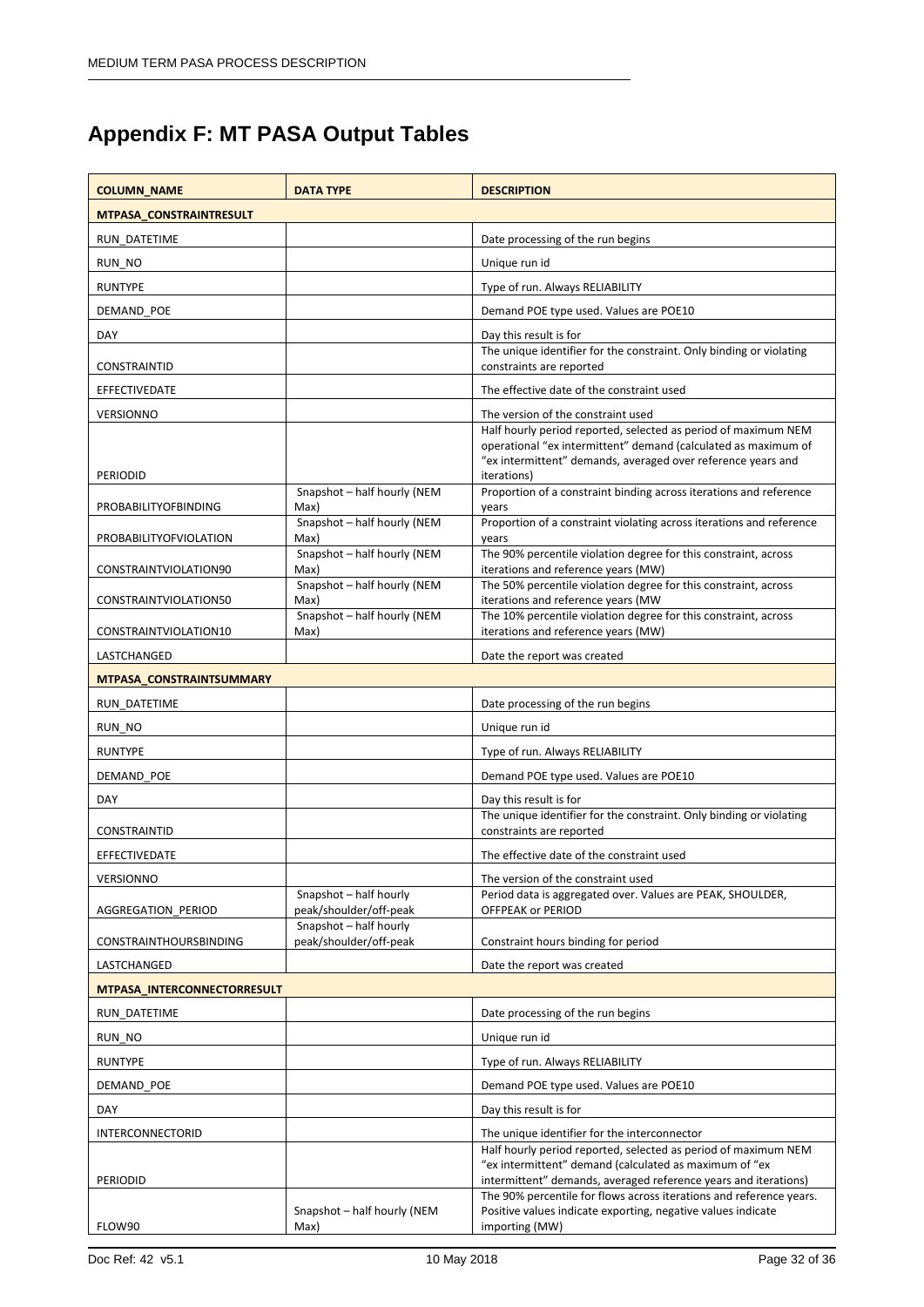| importing (MW)<br>FLOW50<br>Max)<br>The 10% percentile for flows across iterations and reference years.<br>Snapshot - half hourly (NEM<br>Positive values indicate exporting, negative values indicate<br>FLOW10<br>Max)<br>importing (MW)<br>Snapshot-half hourly (NEM<br>Proportion of iterations and reference years with interconnector<br>Max)<br>PROBABILITYOFBINDINGEXPORT<br>constrained when exporting<br>Snapshot-half hourly (NEM<br>Proportion of iterations and reference years with interconnector<br>Max)<br>constrained when importing<br>PROBABILITYOFBINDINGIMPORT<br>Calculated Interconnector limit of exporting energy on the basis of<br>invoked constraints and static interconnector export limit, averaged<br>Snapshot - half hourly (NEM |  |
|--------------------------------------------------------------------------------------------------------------------------------------------------------------------------------------------------------------------------------------------------------------------------------------------------------------------------------------------------------------------------------------------------------------------------------------------------------------------------------------------------------------------------------------------------------------------------------------------------------------------------------------------------------------------------------------------------------------------------------------------------------------------|--|
|                                                                                                                                                                                                                                                                                                                                                                                                                                                                                                                                                                                                                                                                                                                                                                    |  |
|                                                                                                                                                                                                                                                                                                                                                                                                                                                                                                                                                                                                                                                                                                                                                                    |  |
|                                                                                                                                                                                                                                                                                                                                                                                                                                                                                                                                                                                                                                                                                                                                                                    |  |
|                                                                                                                                                                                                                                                                                                                                                                                                                                                                                                                                                                                                                                                                                                                                                                    |  |
|                                                                                                                                                                                                                                                                                                                                                                                                                                                                                                                                                                                                                                                                                                                                                                    |  |
| across iterations and reference years<br>CALCULATEDEXPORTLIMIT<br>Max)                                                                                                                                                                                                                                                                                                                                                                                                                                                                                                                                                                                                                                                                                             |  |
| Calculated Interconnector limit of importing energy on the basis of                                                                                                                                                                                                                                                                                                                                                                                                                                                                                                                                                                                                                                                                                                |  |
| invoked constraints and static interconnector import limit, averaged<br>Snapshot - half hourly (NEM<br>across iterations and reference years<br>CALCULATEDIMPORTLIMIT<br>Max)                                                                                                                                                                                                                                                                                                                                                                                                                                                                                                                                                                                      |  |
| LASTCHANGED<br>Date the report was created                                                                                                                                                                                                                                                                                                                                                                                                                                                                                                                                                                                                                                                                                                                         |  |
| MTPASA_LOLPRESULT                                                                                                                                                                                                                                                                                                                                                                                                                                                                                                                                                                                                                                                                                                                                                  |  |
| RUN_DATETIME<br>Date processing of the run begins                                                                                                                                                                                                                                                                                                                                                                                                                                                                                                                                                                                                                                                                                                                  |  |
|                                                                                                                                                                                                                                                                                                                                                                                                                                                                                                                                                                                                                                                                                                                                                                    |  |
| RUN_NO<br>Unique run id                                                                                                                                                                                                                                                                                                                                                                                                                                                                                                                                                                                                                                                                                                                                            |  |
| Type of run. Always LOLP<br><b>RUNTYPE</b>                                                                                                                                                                                                                                                                                                                                                                                                                                                                                                                                                                                                                                                                                                                         |  |
| DAY<br>Day this result is for                                                                                                                                                                                                                                                                                                                                                                                                                                                                                                                                                                                                                                                                                                                                      |  |
| <b>REGIONID</b><br>The unique region identifier<br>The half hourly interval period with the highest LOLP, or highest                                                                                                                                                                                                                                                                                                                                                                                                                                                                                                                                                                                                                                               |  |
| region demand net of intermittent generation if LOLP = 0 for all<br>Snapshot-half hourly (worst of<br>intervals (148)<br>WORST_INTERVAL_PERIODID<br>day)                                                                                                                                                                                                                                                                                                                                                                                                                                                                                                                                                                                                           |  |
| Snapshot-half hourly (worst of<br>The LOLP half hourly demand for the worst interval in this region<br>day)<br>(MW)<br>WORST_INTERVAL_DEMAND                                                                                                                                                                                                                                                                                                                                                                                                                                                                                                                                                                                                                       |  |
| Snapshot - half hourly (worst of<br>The half hourly aggregate intermittent generation for the interval<br>day)<br>period with the worst LOLP in this region (MW)<br>WORST_INTERVAL_INT_GEN                                                                                                                                                                                                                                                                                                                                                                                                                                                                                                                                                                         |  |
| Snapshot - half hourly (worst of<br><b>LOSSOFLOADPROBABILITY</b><br>day)<br>Loss of Load Probability for day reported                                                                                                                                                                                                                                                                                                                                                                                                                                                                                                                                                                                                                                              |  |
| Snapshot - half hourly (worst of<br>Loss of Load Magnitude for day reported. Values are LOW,<br>MEDIUM, HIGH<br>LOSSOFLOADMAGNITUDE<br>day)                                                                                                                                                                                                                                                                                                                                                                                                                                                                                                                                                                                                                        |  |
| LASTCHANGED<br>Date the report was created                                                                                                                                                                                                                                                                                                                                                                                                                                                                                                                                                                                                                                                                                                                         |  |
| <b>MTPASA_REGIONRESULT</b>                                                                                                                                                                                                                                                                                                                                                                                                                                                                                                                                                                                                                                                                                                                                         |  |
|                                                                                                                                                                                                                                                                                                                                                                                                                                                                                                                                                                                                                                                                                                                                                                    |  |
| RUN DATETIME<br>Date processing of the run begins                                                                                                                                                                                                                                                                                                                                                                                                                                                                                                                                                                                                                                                                                                                  |  |
| Unique run id<br>RUN_NO                                                                                                                                                                                                                                                                                                                                                                                                                                                                                                                                                                                                                                                                                                                                            |  |
| <b>RUNTYPE</b><br>Type of run. Always RELIABILITY                                                                                                                                                                                                                                                                                                                                                                                                                                                                                                                                                                                                                                                                                                                  |  |
| DEMAND POE<br>Demand POE type used. Values are POE10                                                                                                                                                                                                                                                                                                                                                                                                                                                                                                                                                                                                                                                                                                               |  |
| DAY<br>Day this result is for                                                                                                                                                                                                                                                                                                                                                                                                                                                                                                                                                                                                                                                                                                                                      |  |
| <b>REGIONID</b><br>The unique region identifier                                                                                                                                                                                                                                                                                                                                                                                                                                                                                                                                                                                                                                                                                                                    |  |
| Half hourly period reported, selected as period of maximum NEM<br>Snapshot - half hourly (NEM<br>"ex intermittent" demand (calculated as maximum of "ex<br>Max)<br>intermittent" demands, averaged reference years and iterations)<br>PERIODID                                                                                                                                                                                                                                                                                                                                                                                                                                                                                                                     |  |
| Snapshot - half hourly (NEM<br>Demand value from selected half hourly interval (MW)<br><b>DEMAND</b><br>Max)                                                                                                                                                                                                                                                                                                                                                                                                                                                                                                                                                                                                                                                       |  |
| Snapshot-half hourly (NEM<br>Max)<br>The total rated capacity of all active generation (MW)<br>AGGREGATEINSTALLEDCAPACITY                                                                                                                                                                                                                                                                                                                                                                                                                                                                                                                                                                                                                                          |  |
| Snapshot-half hourly (NEM                                                                                                                                                                                                                                                                                                                                                                                                                                                                                                                                                                                                                                                                                                                                          |  |
| Max)<br>Total number of iterations and reference years performed<br>NUMBEROFITERATIONS<br>Snapshot-half hourly (NEM                                                                                                                                                                                                                                                                                                                                                                                                                                                                                                                                                                                                                                                |  |
| Max)<br>USE_NUMBEROFITERATIONS<br>Number of iterations and reference years showing USE<br>Snapshot - half hourly (NEM                                                                                                                                                                                                                                                                                                                                                                                                                                                                                                                                                                                                                                              |  |
| Average USE across all iterations and reference years (MW)<br>USE_AVERAGE<br>Max)                                                                                                                                                                                                                                                                                                                                                                                                                                                                                                                                                                                                                                                                                  |  |
| Snapshot - half hourly (NEM<br>Average USE event size across all iterations and reference years<br>Max)<br>(MW)<br>USE_EVENT_AVERAGE                                                                                                                                                                                                                                                                                                                                                                                                                                                                                                                                                                                                                               |  |
| Snapshot-half hourly (NEM<br>Max)<br>Maximum USE across all iterations and reference years (MW)<br>USE_MAX                                                                                                                                                                                                                                                                                                                                                                                                                                                                                                                                                                                                                                                         |  |
| Snapshot - half hourly (NEM<br>Max)<br>Minimum USE across all iterations and reference years (MW)<br>USE MIN                                                                                                                                                                                                                                                                                                                                                                                                                                                                                                                                                                                                                                                       |  |
| Snapshot - half hourly (NEM<br>Median USE across all iterations and reference years (MW)<br>USE_MEDIAN<br>Max)                                                                                                                                                                                                                                                                                                                                                                                                                                                                                                                                                                                                                                                     |  |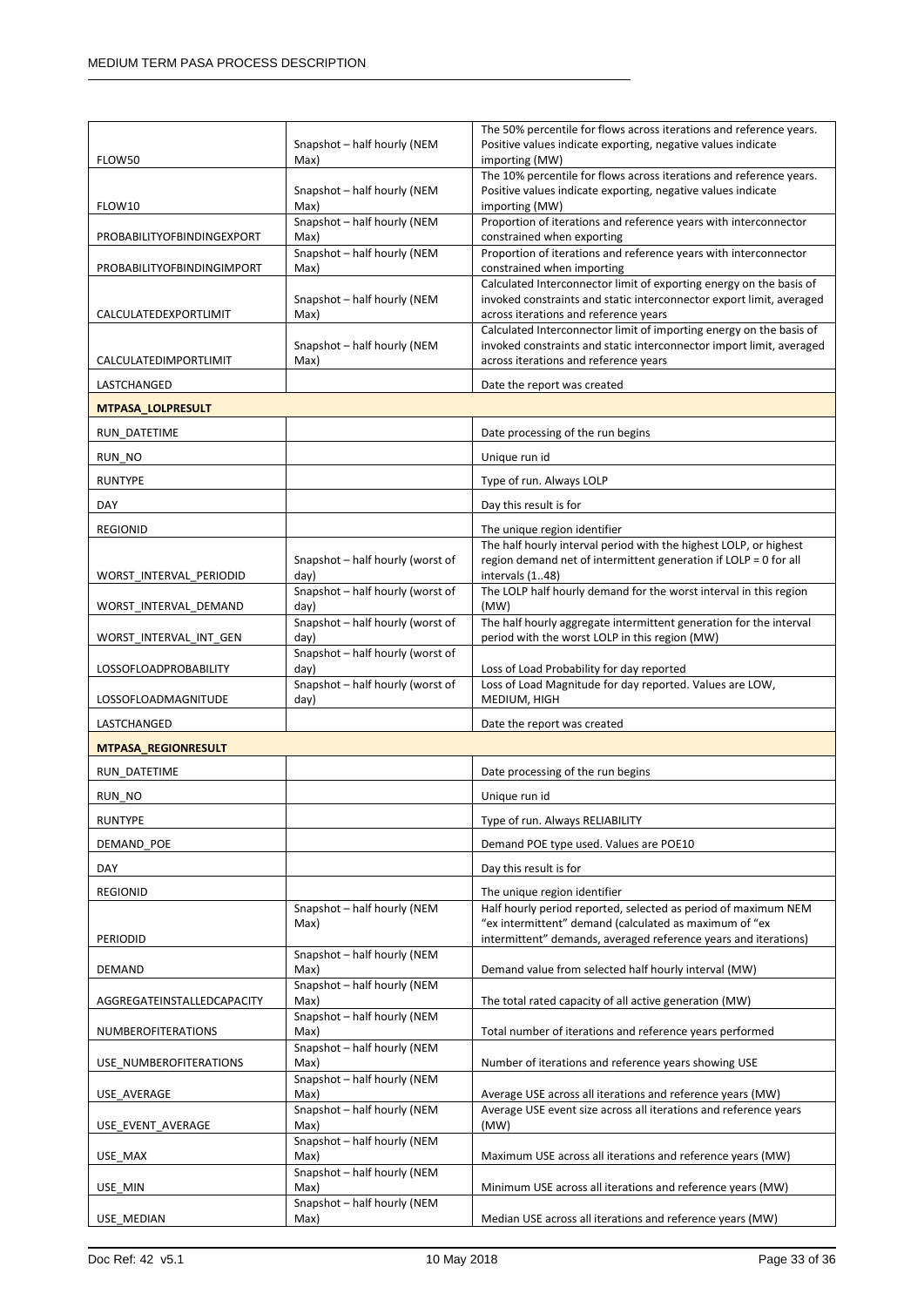|                             | Snapshot - half hourly (NEM                                    |                                                                                               |
|-----------------------------|----------------------------------------------------------------|-----------------------------------------------------------------------------------------------|
| USE LOWERQUARTILE           | Max)                                                           | Lower quartile USE across all iterations and reference years (MW)                             |
|                             | Snapshot - half hourly (NEM                                    | Upper quartile daily USE across all iterations and reference years                            |
| USE_UPPERQUARTILE           | Max)                                                           | (MW)                                                                                          |
| TOTALSCHEDULEDGEN90         | Snapshot-half hourly (NEM                                      | The 90% percentile for scheduled generation across iterations and                             |
|                             | Max)                                                           | reference years (MW)                                                                          |
| TOTALSCHEDULEDGEN50         | Snapshot - half hourly (NEM<br>Max)                            | The 50% percentile for scheduled generation across iterations and<br>reference years (MW)     |
| TOTALSCHEDULEDGEN10         | Snapshot - half hourly (NEM                                    | The 10% percentile for scheduled generation across iterations and                             |
|                             | Max)                                                           | reference years (MW)                                                                          |
| TOTALINTERMITTENTGEN90      | Snapshot-half hourly (NEM                                      | The 90% percentile for intermittent generation across all iterations                          |
|                             | Max)                                                           | and reference years (MW)                                                                      |
| TOTALINTERMITTENTGEN50      | Snapshot - half hourly (NEM                                    | The 50% percentile for intermittent generation across all iterations                          |
|                             | Max)                                                           | and reference years (MW)                                                                      |
| TOTALINTERMITTENTGEN10      | Snapshot-half hourly (NEM                                      | The 10% percentile for intermittent generation across all iterations                          |
| TOTALSEMISCHEDULEDGEN90     | Max)<br>Snapshot-half hourly (NEM                              | and reference years (MW)<br>The 90% percentile for semi-scheduled generation across all       |
|                             | Max)                                                           | iterations and reference years (MW)                                                           |
| TOTALSEMISCHEDULEDGEN50     | Snapshot-half hourly (NEM                                      | The 50% percentile for semi-scheduled generation across all                                   |
|                             | Max)                                                           | iterations and reference years (MW)                                                           |
| TOTALSEMISCHEDULEDGEN10     | Snapshot-half hourly (NEM                                      | The 10% percentile for semi-scheduled generation across all                                   |
|                             | Max)                                                           | iterations and reference years (MW)                                                           |
| DEMANDSIDEPARTICIPATION90   | Snapshot-half hourly (NEM                                      | The 90% percentile for demand side participation across all                                   |
| DEMANDSIDEPARTICIPATION50   | Max)<br>Snapshot-half hourly (NEM                              | iterations and half hours (MW)<br>The 50% percentile for demand side participation across all |
|                             | Max)                                                           | iterations and half hours (MW)                                                                |
| DEMANDSIDEPARTICIPATION10   | Snapshot-half hourly (NEM                                      | The 10% percentile for demand side participation across all                                   |
|                             | Max)                                                           | iterations and half hours (MW)                                                                |
| LASTCHANGED                 |                                                                | Date the report was created                                                                   |
|                             |                                                                |                                                                                               |
| <b>MTPASA REGIONSUMMARY</b> |                                                                |                                                                                               |
| RUN_DATETIME                |                                                                | Date processing of the run begins                                                             |
| RUN NO                      |                                                                | Unique run id                                                                                 |
| RUNTYPE                     |                                                                | Type of run. Always RELIABILITY                                                               |
| DEMAND_POE                  |                                                                | Demand POE type used. Values are POE10 or POE50                                               |
| AGGREGATION_PERIOD          |                                                                | Period data is aggregated over. Values are YEAR, MONTH                                        |
|                             |                                                                | Date time of day at end of interval (which may be over a year, a                              |
| PERIOD_ENDING               |                                                                | month)                                                                                        |
| <b>REGIONID</b>             |                                                                | The unique region identifier                                                                  |
|                             | Average monthly/annual                                         | Native demand from NEFR, pro-rated for horizon year specified in                              |
| NATIVEDEMAND                | iteration totals                                               | PERIOD ENDING (MWh)                                                                           |
|                             | Percentiles assessed over                                      |                                                                                               |
|                             | iteration totals for either month                              | USE period amount at the 10% percentile of iterations and                                     |
| USE PERCENTILE10            | or year                                                        | reference years (MWh)                                                                         |
|                             | Percentiles assessed over<br>iteration totals for either month |                                                                                               |
| USE PERCENTILE20            | or year                                                        | USE period amount at the 20% percentile of iterations and<br>reference years (MWh)            |
|                             | Percentiles assessed over                                      |                                                                                               |
|                             | iteration totals for either month                              | USE period amount at the 30% percentile of iterations and                                     |
| USE PERCENTILE30            | or year                                                        | reference years (MWh)                                                                         |
|                             | Percentiles assessed over                                      |                                                                                               |
| USE PERCENTILE40            | iteration totals for either month<br>or year                   | USE period amount at the 40% percentile of iterations and<br>reference years (MWh)            |
|                             | Percentiles assessed over                                      |                                                                                               |
|                             | iteration totals for either month                              | USE period amount at the 50% percentile of iterations and                                     |
| USE PERCENTILE50            | or year                                                        | reference years (MWh)                                                                         |
|                             | Percentiles assessed over                                      |                                                                                               |
|                             | iteration totals for either month                              | USE period amount at the 60% percentile of iterations and                                     |
| USE_PERCENTILE60            | or year<br>Percentiles assessed over                           | reference years (MWh)                                                                         |
|                             | iteration totals for either month                              | USE period amount at the 70% percentile of iterations and                                     |
| USE_PERCENTILE70            | or year                                                        | reference years (MWh)                                                                         |
|                             | Percentiles assessed over                                      |                                                                                               |
|                             | iteration totals for either month                              | USE period amount at the 80% percentile of iterations and                                     |
| USE_PERCENTILE80            | or year<br>Percentiles assessed over                           | reference years (MWh)                                                                         |
|                             | iteration totals for either month                              | USE period amount at the 90% percentile of iterations and                                     |
|                             | or year                                                        | reference years (MWh)                                                                         |
| USE_PERCENTILE90            |                                                                |                                                                                               |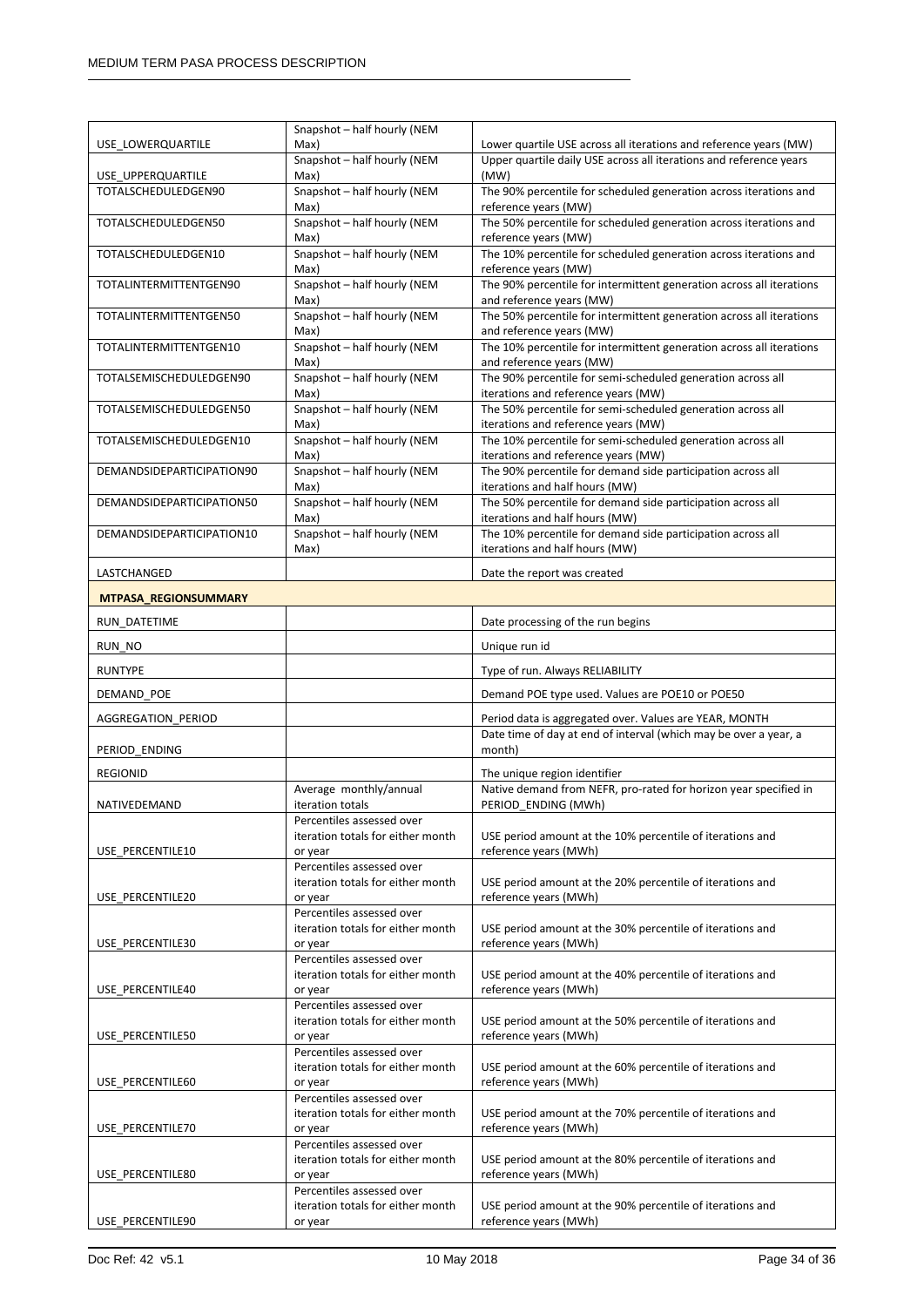|                                                        | Percentiles assessed over          |                                                                                                                                     |  |  |
|--------------------------------------------------------|------------------------------------|-------------------------------------------------------------------------------------------------------------------------------------|--|--|
|                                                        | iteration totals for either month  | USE period amount at the 100% percentile of iterations and                                                                          |  |  |
| USE PERCENTILE100                                      | or year                            | reference years (MWh)                                                                                                               |  |  |
|                                                        | Average monthly/annual             |                                                                                                                                     |  |  |
| USE AVERAGE                                            | iteration totals                   | Average period USE across iterations and reference years (MWh)<br>Weighting use for aggregating POE Demand Level. 0.696 (50 POE) or |  |  |
| WEIGHT                                                 | Fixed value                        | 0.304 (10 POE)                                                                                                                      |  |  |
|                                                        |                                    | ((USE_AVERAGE_POE10 / NATIVE_DEMAND_POE_10 *                                                                                        |  |  |
|                                                        | Regional Weighted Average USE      | WEIGHT POE 10) + (USE AVERAGE POE50 /                                                                                               |  |  |
| USE WEIGHTED AVG                                       | (Percent)                          | NATIVE_DEMAND_POE_50 * WEIGHT_POE_50))*100                                                                                          |  |  |
|                                                        |                                    | LRC Condition reported (Value=1) if USE WEIGHTED AVG >=                                                                             |  |  |
| LRC                                                    | LRC reporting for region           | 0.002% otherwise no LRC (Value=0)                                                                                                   |  |  |
| <b>NUMBEROFITERATIONS</b>                              | Value by month/year                | Total number of iterations and reference years performed                                                                            |  |  |
| USE_NUMBEROFITERATIONS                                 | Value by month/year                | Number of iterations and reference years showing USE                                                                                |  |  |
|                                                        | Assessed over iteration totals for | Upper quartile USE event size across all half hourly intervals and                                                                  |  |  |
| USE_EVENT_UPPER QUARTILE                               | either month or year               | iterations and reference years that have USE>0 (MW)                                                                                 |  |  |
|                                                        | Assessed over iteration totals for | Lower quartile USE event size across all half hourly intervals and                                                                  |  |  |
| USE EVENT LOWER QUARTILE                               | either month or year               | iterations and reference years that have USE>0 (MW)                                                                                 |  |  |
|                                                        | Assessed over iteration totals for | Max quartile USE event size across all half hourly intervals and                                                                    |  |  |
| USE EVENT MAX                                          | either month or year               | iterations and reference years that have USE>0 (MW)                                                                                 |  |  |
|                                                        | Assessed over iteration totals for | Min quartile USE event size across all half hourly intervals and                                                                    |  |  |
| USE EVENT MIN                                          | either month or year               | iterations and reference years that have USE>0 (MW)                                                                                 |  |  |
|                                                        | Assessed over iteration totals for | Median quartile USE event size across all half hourly intervals and                                                                 |  |  |
| USE EVENT MEDIAN                                       | either month or year               | iterations and reference years that have USE>0 (MW)                                                                                 |  |  |
| LASTCHANGED                                            |                                    | Date the report was created                                                                                                         |  |  |
| <b>MTPASA REGIONAVAILABILITY - THREE HOURLY REPORT</b> |                                    |                                                                                                                                     |  |  |
| PUBLISH_DATETIME                                       |                                    | Date Time the report was published.                                                                                                 |  |  |
| DAY                                                    |                                    | Date on which the aggregation applies.                                                                                              |  |  |
| <b>REGIONID</b>                                        |                                    | <b>NEM Region</b>                                                                                                                   |  |  |
|                                                        | Regional aggregation of bid        | Aggregate of the offered PASA Availability for all Scheduled                                                                        |  |  |
| PASAAVAILABILITY_SCHEDULED                             | values                             | generators in this region.                                                                                                          |  |  |
|                                                        |                                    | Date Time of the latest offer used in the aggregation for this region                                                               |  |  |
| LATEST OFFER DATETIME                                  |                                    | and date.                                                                                                                           |  |  |
| ENERGYUNCONSTRAINEDCAPACITY                            |                                    | Region energy unconstrained MW capacity                                                                                             |  |  |
| ENERGYCONSTRAINEDCAPACITY                              |                                    | Region energy constrained MW capacity                                                                                               |  |  |
|                                                        |                                    | Allowance made for small non-scheduled generation in the demand                                                                     |  |  |
| NONSCHEDULEDGENERATION                                 | Daily Peak                         | forecast (MW).                                                                                                                      |  |  |
| DEMAND10                                               | Daily Peak                         | 10% probability native demand                                                                                                       |  |  |
| DEMAND50                                               | Daily Peak                         | 50% probability native demand                                                                                                       |  |  |
|                                                        |                                    | Weekly Energy Calculated directly from the half hourly 10% POE                                                                      |  |  |
| ENERGYREQDEMAND10                                      | <b>Weekly Total</b>                | trace (GWh)                                                                                                                         |  |  |
|                                                        |                                    | Weekly Energy Calculated directly from the half hourly 50% POE                                                                      |  |  |
| ENERGYREQDEMAND50                                      | <b>Weekly Total</b>                | trace (GWh)                                                                                                                         |  |  |